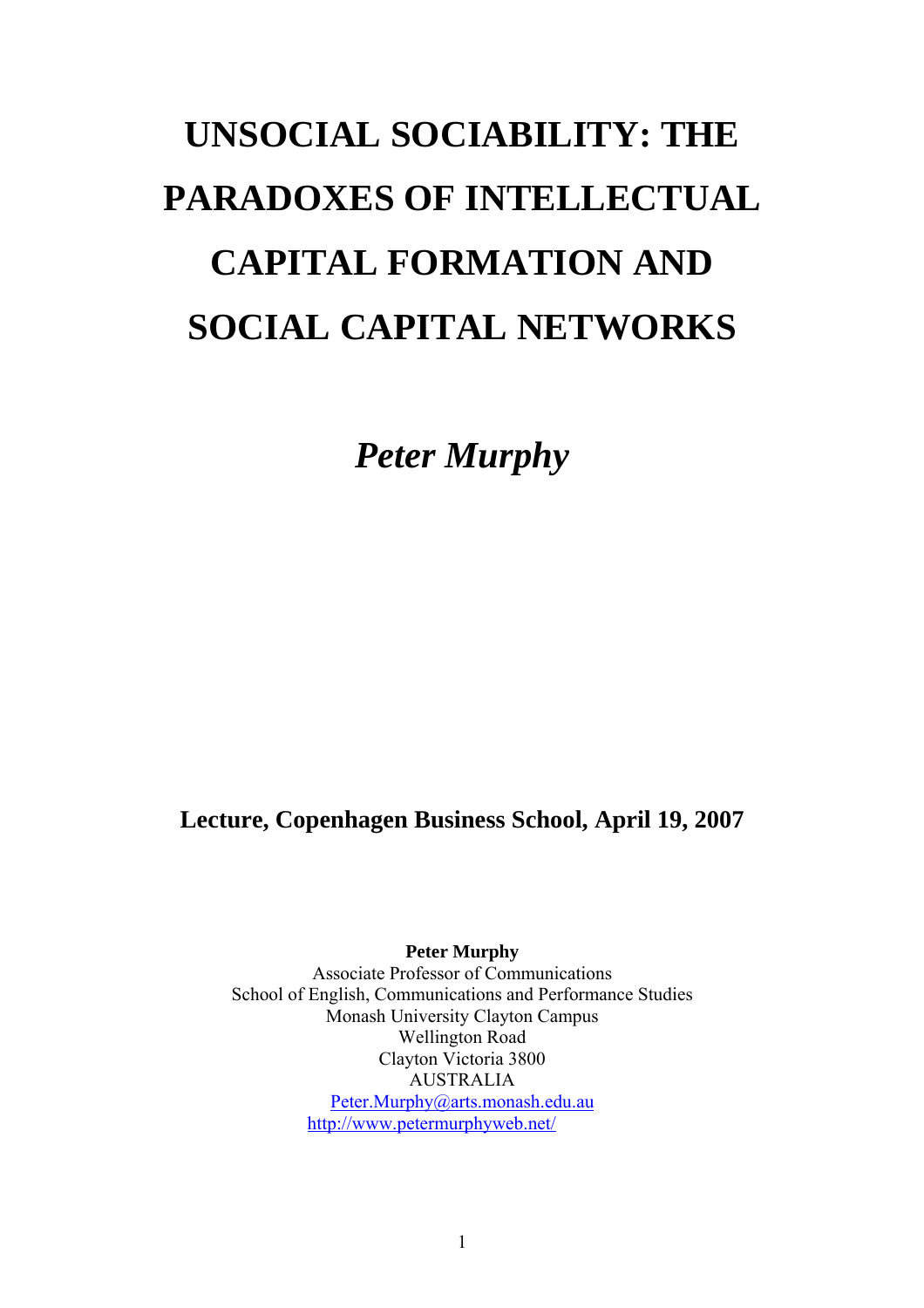# **Ideas People and Social Capital**

In the 1960s and 1970s, advanced economies were propelled by the rise of the service sector. In the 1980s and 1990s, information and communication technology emerged as the leading sector of major economies. Today, the shift is toward the conceptual economy (Pink). While service industries attract low-wage workers and information jobs are moved off-shore, advanced high-wage economies are ever-more reliant on success in research-based knowledge industries (Florida). Those industries have not appeared overnight. Examples reach back into the nineteenth century. In the decades after the Second World War, however, they reached a critical mass (Bell, 1999). Systematic auditing and commercialisation of intellectual capital (IC) assets accelerated in the 1990s. Today, it is estimated that 20% of IBM's profits come from its patent licensing (Howkins, 108).

Research-based industries were the key to the most successful economies in the latter half of the twentieth century—California and Japan. California grew on the basis of research-intensive defence and aeronautical industries. Defence research incubated the information technology industry. Japan similarly grew its industrial infrastructure through heavy long-term investment in successful research and development. The crucial factor in each case was not simply the capacity to produce marketable goods and services, but also the ability to conceptualise technologies, systems, and designs—making possible new generations of goods and services, new kinds of industries and markets, and new kinds of jobs. This implied high levels of inventiveness and creativity.

The core of research-intensive organizations is intellectual capital. Today in some of the most valuable businesses in the world, intellectual capital assets have grown to the point where they are as economically significant as a firm's physical assets (Stewart, 1997, 2003; Roos et. al., 1998; Sveiby, 2000 Bassy & Van Burn, 2000). Such firms consequently spend a good deal of their time producing concepts. The first life of concepts is as sketches, spreadsheets, reports, analysis, assessments, designs, and inventions. Concepts are embedded in patents, models, computer and business and administrative systems, brand and trade names, images, plans, documents and books. Conceptual work is primarily done in a handful of IC-rich regions almost exclusively concentrated in nodal areas in North America, East Asia,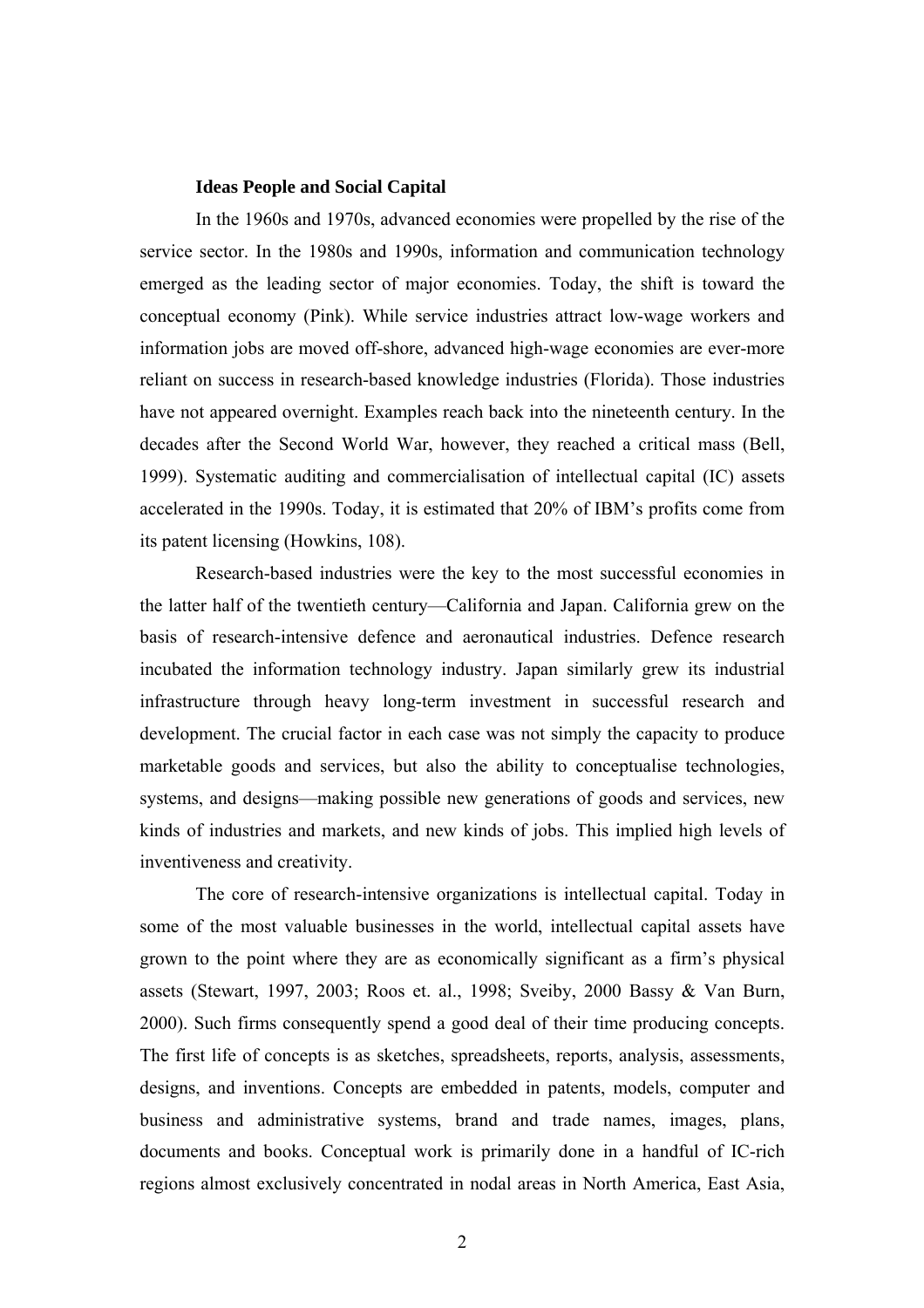Australasia, and Europe. In their second life, conceptual ideas exported or disseminated from these regions provide the basis for manufacturing, building, coding, and service delivery elsewhere. What is exported or disseminated are the visible artefacts of invisible thought—images and plans, diagrams and documents. The foundation of intellectual capital is the creation of pattern-ideas capable of reproduction elsewhere (Murphy, 2005b).

Much IC is informal. Some of it circulates in and between organizations. Some of it circulates in the public domain. Some of it is formalised and privatised, and registered as intellectual property (IP). One pointer to IC-intensive societies is the level of intellectual property that they possess. Formal IP assets are increasingly audited by companies, institutions and societies as their significance as economic drivers or economic indicators has become better understood (Burton-Jones, Howkins). Rents reaped through the reproduction of concepts (e.g. via franchising or licensing) yields massive economic value. In other cases, conceptual artefacts (e.g. architectural plans) produced in one location provide the basis for economic or social activity elsewhere. Factories designed in one country are built in another country.

Intellectual capital is terrific to work with. It doesn't pollute, degrade, or break. These days it is also easy to store and retrieve, thanks to information technology. It nevertheless does pose some interesting challenges. One specific challenge, discussed in this article, is that of ensuring the social foundations of intellectual capital production. Informal social networks are crucial for businesses or institutions that produce conceptual artefacts. These networks are a key to creating open systems which are essential for concept creation and development. Open systems break down entropic tendencies that afflict all organizations (Bertalanffy). They provide entropy-countering inputs of cognitive stimulus and creative energy. They deflect from the procedural routine that tends to wear organizations down. Thus social networks that cross the boundaries between organizations are important for the process of conceptualisation, the keystone of conceptual economies and their intellectual property system.

The importance of informal social networks to intellectual capital generation is matched by the difficulty of initiating and maintaining these networks. There are various reasons for this. One is that managerial procedures in intellectual capital organizations (ICOs) are often difficult to reconcile with peer acquaintanceships, communities of practice (Wenger, 1999; Wenger et. al., 2002), and intellectual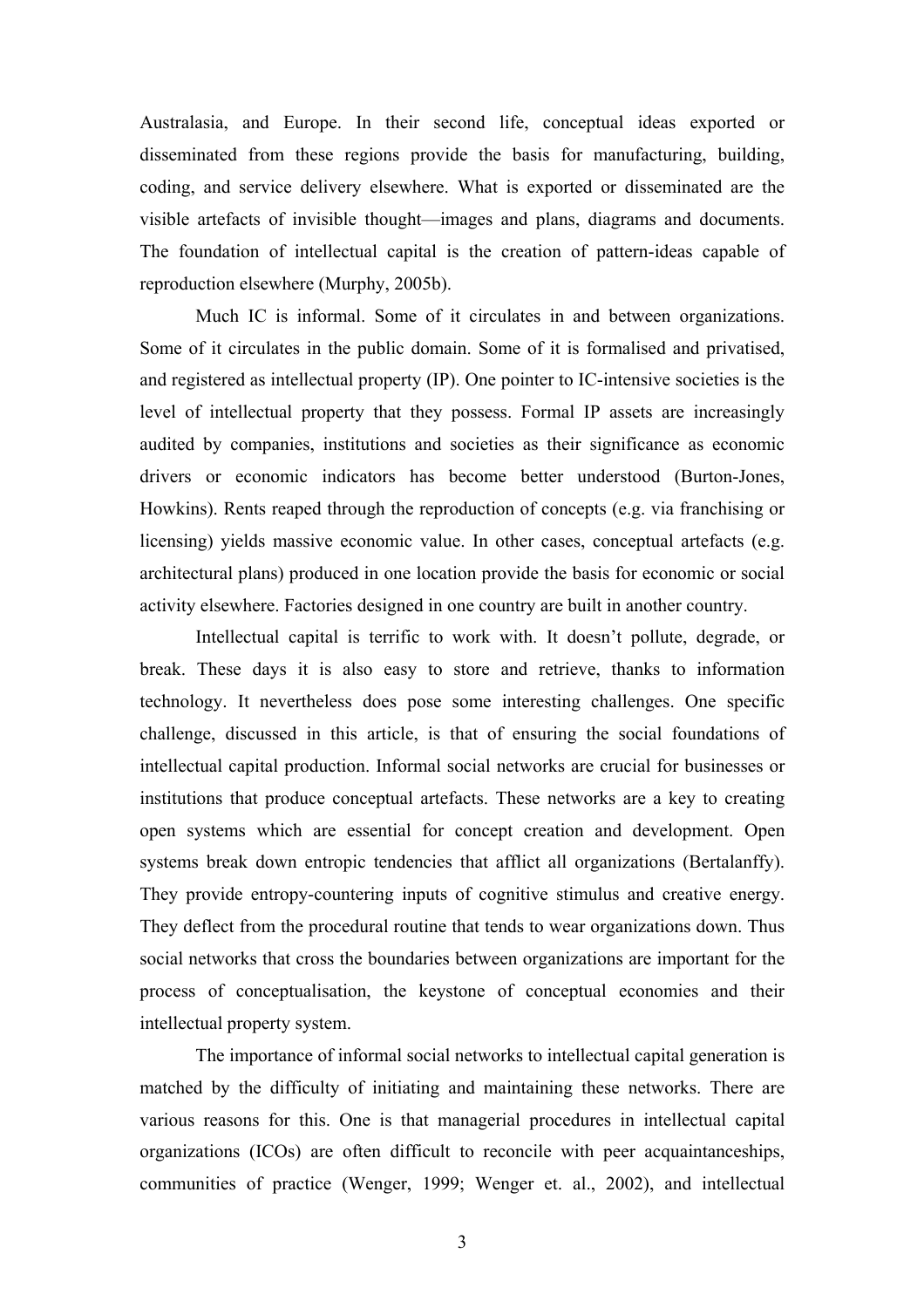friendships (Murphy, 1998). These, though, provide the decisive milieu in which conceptual breakthroughs occur. The problem is not just that the formal logic of organizations is different from the informal logic that underpins professional peer exchanges and intellectual social networks. It is also that social capital represented by these networks is difficult to create in the first place. The social networking behaviours of creative personalities are very paradoxical. They run hot and cold.

The philosopher Immanuel Kant once described the human condition as one of "unsocial sociability" (1970). This is certainly true of ICOs. The large body of evidence about creativity suggests very clearly that persons who are strong conceptual thinkers also have pronounced anti-social traits. Social hostility, aloofness, unfriendliness, introspection, irascibility, independence, and lack of warmth are commonplace (Feist, 273-296; Storr, 1972, 50-73; Cattell, 312-325; Ludwig, 46-47, 63-67, Henle, 45). These are by no means the only traits of creative personalities (Kneller, 62-68). Creative individuals as a type are also both humorous and playful in their exploration of ideas. Their thinking is fluent, flexible, and adaptive. They offer uncommon responses to problems. They are non-conformist and self-confident in thought. They are also persistent. They are patient in conceiving ideas and in executing them. But, for all of that, creative personalities are also very detached.

One researcher summed up 20 years of research data by saying that the creative individual has "little interest in interpersonal relationships, is introverted, is lower in social values [and] is reserved" (Stein, 59). Whether this is a matter of appearances, as Csikszentmihalyi (10) suggests, or whether it goes to the substance of the personality is irrelevant. In the language of service industry organizations, these people are not good team players. The fundamental reason for this is very simple. Ideas need time to develop. Anti-social behaviours are defence mechanisms that protect scarce time for concentrated thought from being eaten away. Time set aside for the 'incubation' of ideas is valuable and is always threatened by intrusions (Henle, 41; Wallas).

The thinking needed to develop ideas occurs in solitude (Storr, 1988; Piirto, 48-50). This is because it requires enormous concentration or absorption in a problem or a question (Heller, 1984: 57-58, 69, 87; Heller, 1985: 110). Distraction detracts from thinking. Focus, in reverse, excludes others. The person who thinks brings down the shutters to exclude the chatter and clutter of everyday social life. One of the effects of this bracketing is that, in thinking, the forward movement of ordinary time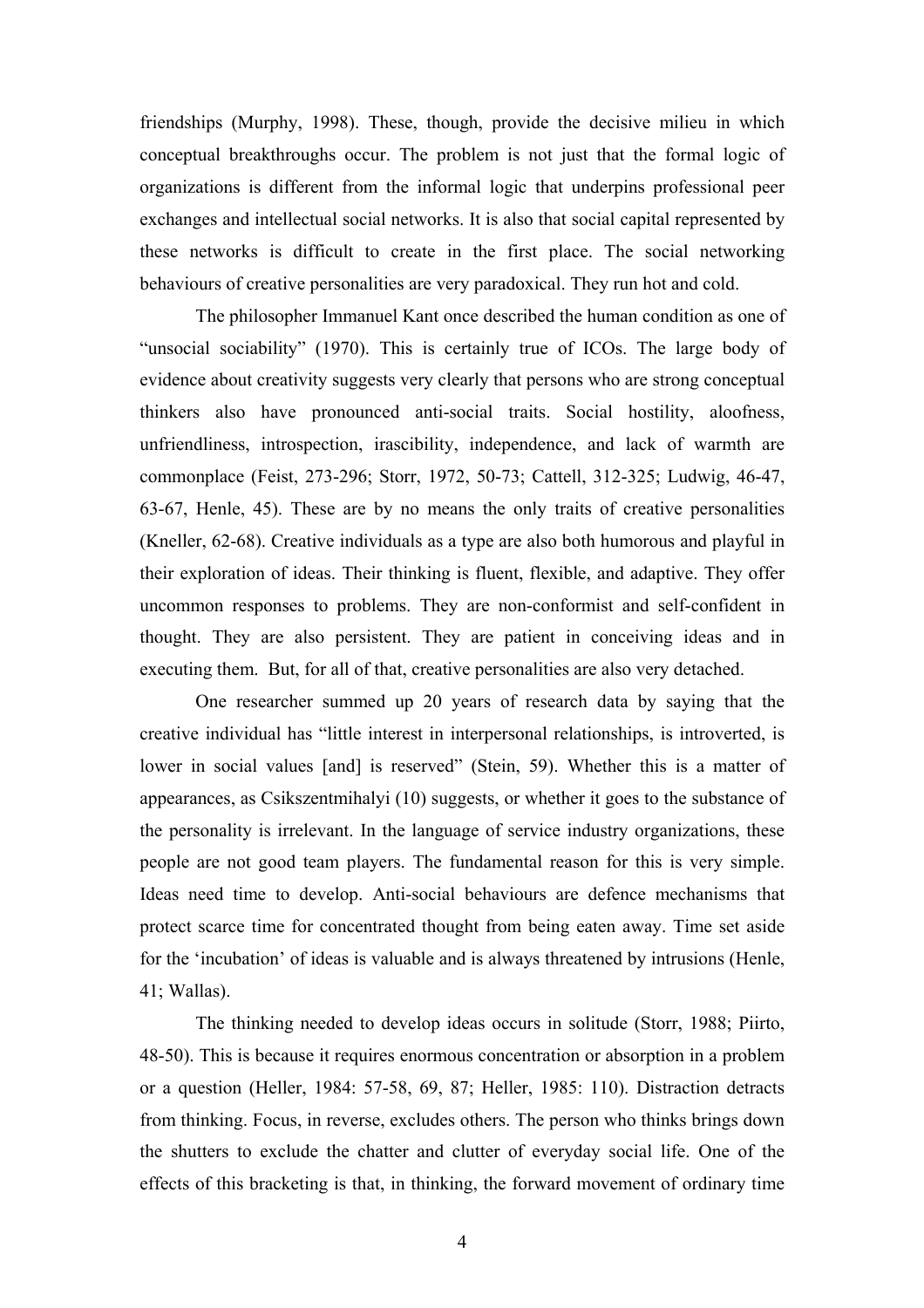seems to be suspended (Maslow; Murphy, 2005c). Hence thought is often described in meditative or contemplative terms. Removing the jumble of everyday reasoning and behaviour means that creativity, conceived as a personality trait, is strongly correlated with independence of mind. There is little empirical evidence to support the proposition that creativity can be successfully turned into a group procedure. Simonton (2000), for example, points to the failure of the popular industrial and business technique of group brainstorming. The equation of thinking and solitude may appear to stand in blatant contradiction with the proposition that IC creation is dependent on social networks. But in fact this is not so much a contradiction as an antinomy. Both propositions, though they contradict each other, are true.

## **The Art Firm**

The role of solitude in creation helps us better understand the peculiar nature of the social networks that underpin IC formation. We need to think of solitude as a social phenomenon, and solitary creation as a collective act. This is a paradox, but, as we'll soon discover, paradox lies at the heart of social creation. Solitude should not be confused with romantic inwardness—which it often is. Just as, in practice, moody self-absorbed individuals are rarely creative. Creativity is always an outward act. It involves social positing or objectivation. There is a very thin line between solitary conceptualisation and social making (Allen; Murphy & Roberts). Knowledge is always embodied in social artefacts—ranging from physical objects to information objects. Such objectivation means that knowledge is a social act. The paradox is that the first or incipient part of this social act is carried out in solitude. Its results are public, and a good deal of its maturation is subject to peer tests, but the nascent core of an idea takes shape habitually in some contemplative zone.

How then is the apparent gulf between the reflective self in solitude and the social acts of making bridged? The key to such bridging is the art institutions of a society. Art generates spaces of both retreat and publicity. This may be self-evident if we are talking about the creation of a painting. It is easy to see that the solitary work of a painter goes hand-in-hand with the collective domain of patrons, courts, galleries, exhibitions, and painters' circles. But it might seem on the surface of things unlikely that the aesthetic condition of collective solitude applies to the case of business creativity. Nothing, though, could be further from the truth. Knowledge creation per se, whether in the arts or science, technology or business, is strongly correlated with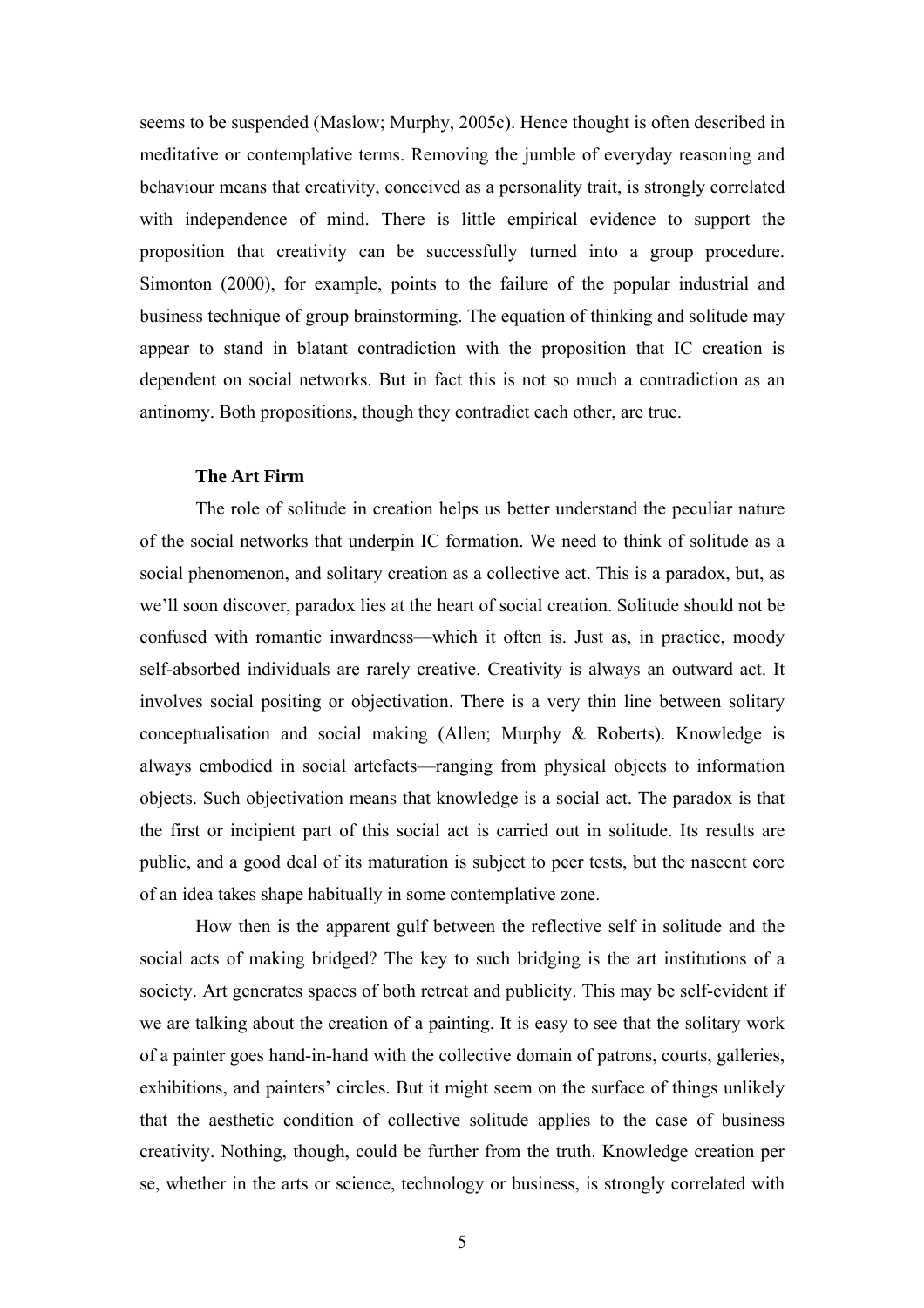the institutions of art. Art intensive societies are also the societies with strong business and technology innovativeness. Take the case of Japan. There have been all sorts of attempts to explain the power and innovation of Japanese industry. One of the popular explanations in the 1990s fastened on the thick social ties of Japanese companies (Nonaka, 1995). Their creativity was linked to their propensity to brainstorm, meet and consult with employees, departments, customers, contractors and bankers. Without doubt, lots of exogenous relationships are typical of creative environments. Yet, while exogenous social interaction is a necessary condition, it is not a sufficient explanation of creative action. This type of theory mistakenly assumes that creativity is a one-dimensional social process, whereas in reality creativity interpolates both the social and the a-social.

The simplest way of understanding this is to say that creative formation is an "aesthetic" process that requires both secluded reflection and public testing. Creativity is an act of retreat and return. Aesthetic processes take many forms. In many cases, the aesthetic process of creation has religious overtones. This is true of Japan. One of the key media of Japanese creativity is the powerful legacy of the heterodox, Taoistinfluenced, Zen Buddhism. Zen has given rise to a pervasive "religion of aesthetics" in Japan. At the heart of Zen are meditative and aesthetic rituals. These emphasise escape from the "burning house" of mundane attachments. This is a condition of all creative action. Creation of any kind requires emergence out of the heterogeneity of everyday life into a homogeneous sphere of objectivation (Heller, 1984: 56-59). Homogeneity simply means the capacity to tie things together. Aesthetic-meditative discipline is one way of achieving such synthetic effect: it fosters the harmony of elements and ensures the integrity of parts of cognitive structures that are otherwise subject to pervasive internal and external change and fragmentation in the course of ordinary social life. Homogenization or holistic conceptualisation is fundamental to creative thinking. In the language of the Japanese tea ceremony, it touches order behind chaos (Fling). What creative action does is to unify elements that, at first glance, look hopelessly at odds—like the American inventor of the 3M Post-It Note, Arthur Fry, who took two seemingly contrary notions, the notion of a "weak bond" and the notion of an "adhesive", and combined them to create an innovative and highly successful commercial product. Notably, he conceived this idea "outside" of his work, at his church choral group.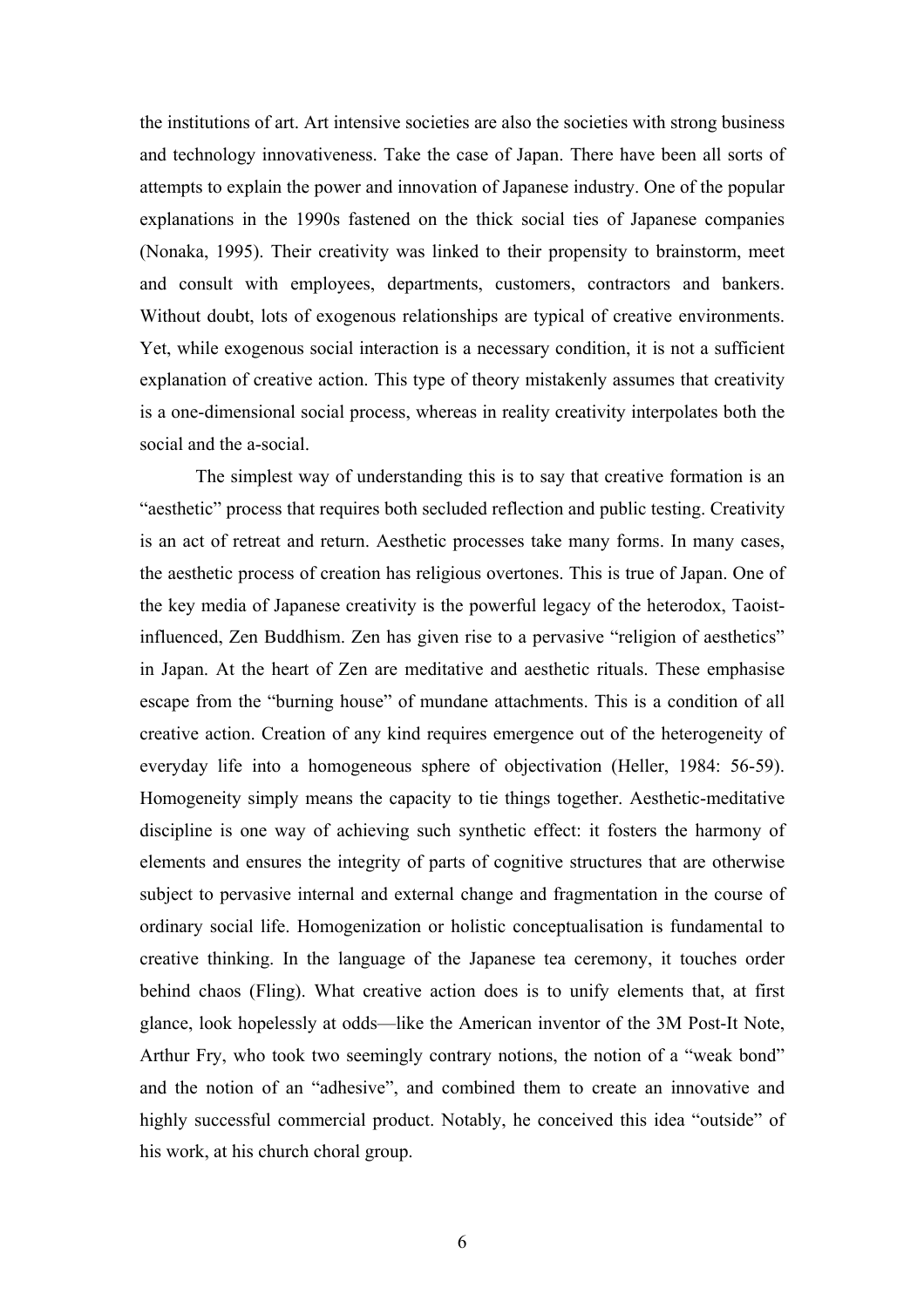The religious-aesthetic realm, like the example of the church choir group, is a classic collective space in which the synthesizing or harmonizing function of the mind, essential to the creative act, is set in train. Heterodox religions seem especially conducive to this process. The radicalism of the Taoist current, for instance, gave Japan's *geido* or arts-ways a highly charged edge, taking thinking into a very paradoxical realm. In this realm, the non-duality of objects and movement between them are simultaneously conceivable, just as there is an interpenetration and oneness behind the separateness and multiplicity of people and things. Arthur Fry probably would have been perplexed by the idea that Zen religious philosophy might explain his handiwork, but this is beside the point. What Fry did was to successfully marry contrary pairs. It doesn't matter how this process is described—as long as there are sufficient art-ways to induce the leaps that lead to such un-obvious but powerful pairings.

A small handful of societies, or rather social regions, have this grasp of paradox. If we ask ourselves why East Asia in the second half of the twentieth century emerged as an IC region, the answer is not that it shared Confucian culture, for much of China dominated by the Confucian legacy was not successful. Only certain parts of East Asia have taken off as economic powerhouses—Japan, South Korea, Taiwan, Hong Kong, Singapore, and the South Coast of China. What all of those parts share is a strong thread of Taoist heterodoxy. Love of satire, paradox and seemingly nonsensical stories, and a sceptical view of norms and rules, is crucial to all such heterodoxies (Murphy, 2003b). "Those who would have good government without its correlative misrule, and right without its correlative wrong, do not understand the principles of the universe." This is a classic Taoist paradox. In the same manner, we can say that there is no social capital without anti-social capital—and indeed there is a strong body of evidence that demonstrates that social withdrawal and intellectual sociability go hand-in-hand. They are one of those paradoxical pairings that so often characterise creative endeavour (Storr, 1972, 188-201). Understanding such paradoxes means, in effect, accepting that one hand does clap. So that while everyday social relations may be unimportant to creative personalities, intellectual and professional friendships, "invisible colleges", peer affinity groups, "communities of practice", and the like, are crucial to creative work (Castells & Hall, 12-28; Saxenian; Ludwig, 61-63; Wenger; Lesser & Prusak). Friendships and informal milieu of this kind help test, shape, and tease out ideas in formation.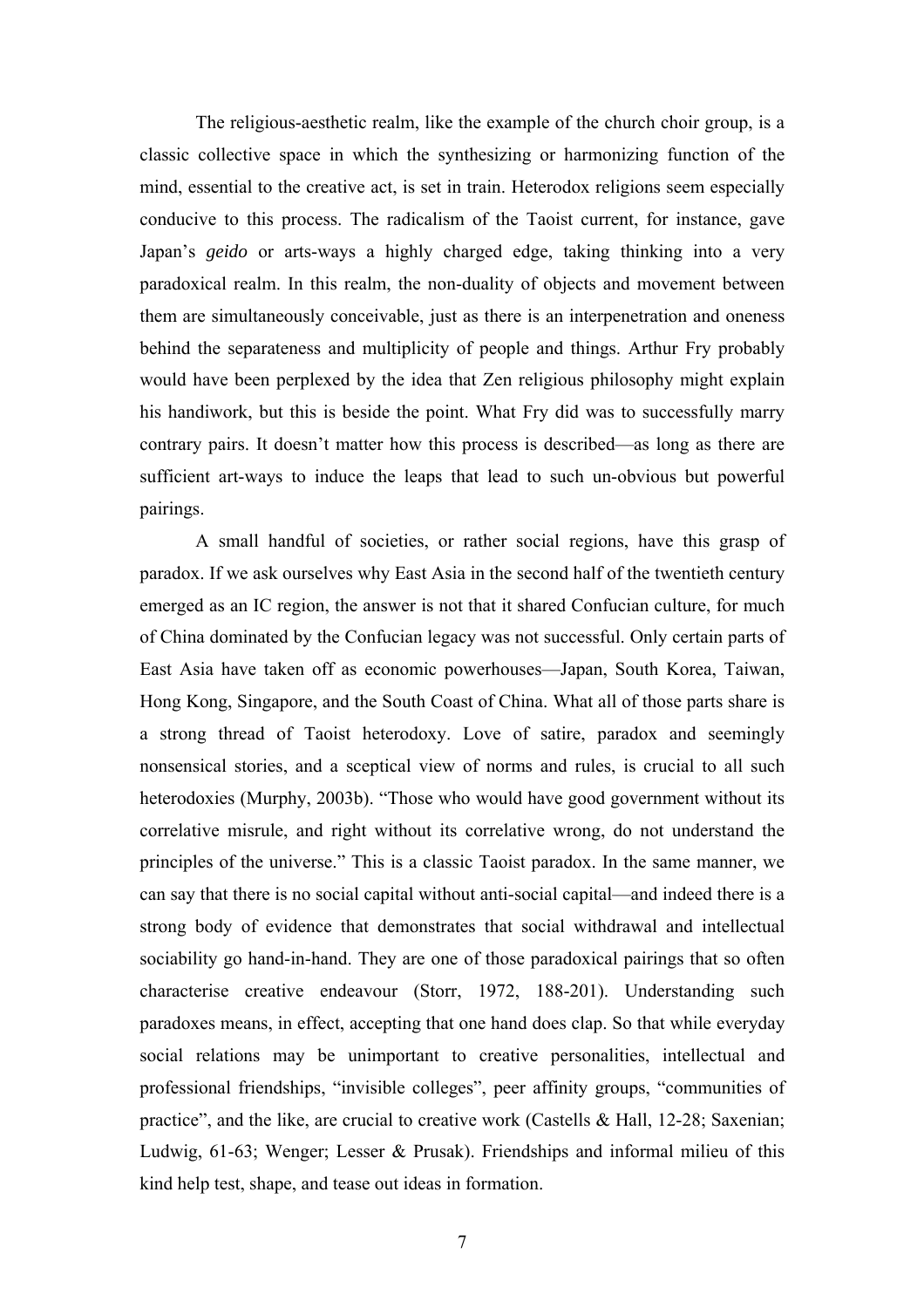What follows from all of this is the paradox of "unsocial sociability". In short, good ideas people are often "socially difficult" yet they do their best work with collaborators. Creative cohorts are filled with prickly or introverted characters that ignore conventional social proprieties. Yet they often do their best work, or rather they move through a crucial stage in their best work, chatting over a coffee being pushed hard by a conversation partner. Peer interaction and cooperation is a key to innovative knowledge production. This is doubly true, and doubly difficult, when knowledge depends on cooperation between experts with different discipline backgrounds. The point of boundary-crossing between disciplines is typically the place where the interesting breakthroughs occur. But disciplines by their nature, just like organizations, tend to be closed systems.

## **Inside and Outside**

For managers in ICOs, this presents a challenge. Crucial to their success is the ability to manage a paradox. They need to be able to facilitate social networks among unsocial people, and allow these contacts to develop across the conventional boundaries of systems. When people speak about intellectual peers being selforganizing, often what is meant is that they are good creating their own informal, ad hoc systems in between institutional systems. To complicate matters, collaborators are rarely to be found in the office next door. Intellectual capital pays little heed to physical location. The best knowledge is found in the heads of people scattered all around the world. This has been true since the emergence of modern science. The earliest science-based industries made good use of the letter. Henry Ford was a master of a learning loop that directed feedback from customers into the engineering design process. Car purchasers were encouraged to write to Ford's engineers to suggest design improvements.

Henry Ford's practice is a simple version of the general principle of conceptual innovation—it is driven by external relationships. The overwhelming majority of breakthrough research and development is the product of joint venturing by firms with outside partners. In sum, "the origin of major innovations is exogenous" (DeBresson et. al., 101) and industry interdependence is a key to a knowledgecreating economy (77). In spatial terms, innovative firms cluster. Examples of regional clustering range from the Great Lakes hugging Montreal-Ottawa-Toronto region in Canada, the Île de France around Paris, and Lombardy ("First Italy") or the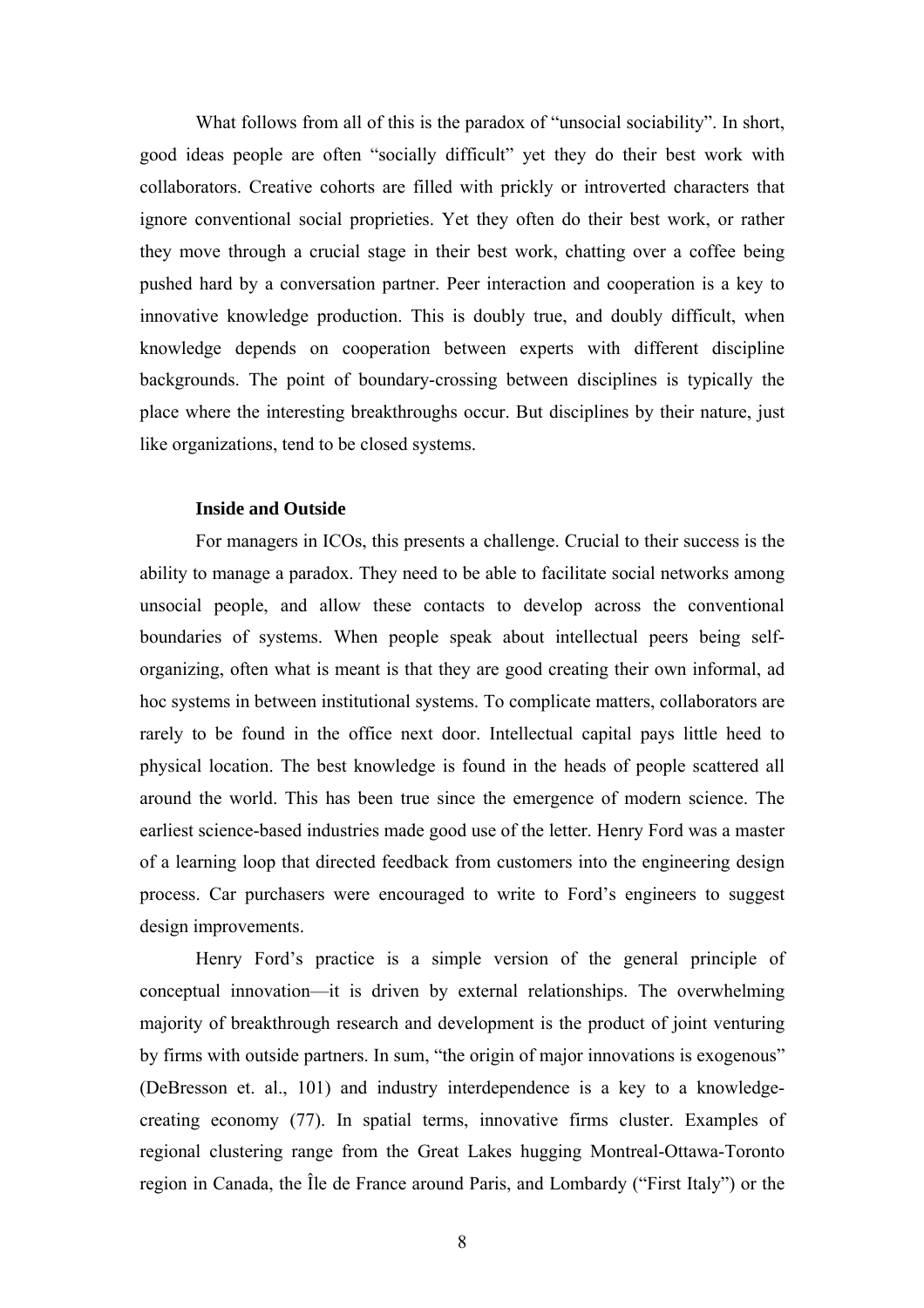Veneto through Tuscany of "Third Italy"—depending on wether you are persuaded by DeBresson or by Piore and Sable. Like the coast cities of California, the Japan archipelago, or emergent innovation regions like the space-industry driven arc that extends along the Gulf of Mexico from Houston to Miami (Kotkin, Starner), these are all highly trafficked zones—with a constant flow of people, goods or message in and out of them. At both the level of the firm and the industry cluster, the permeability of these regions is reproduced. Firm, cluster and region—each exhibits high levels of transactions across their boundaries.

Thus a condition of the success of an ICO is that the firms' core employees have extensive networks "outside" or "away" from the firm. This may partly explain the proliferation of alliance and strategic partnerships between firms in late twentiethcentury advanced economies (Dunning, Dodgson). Many of these alliances have a strong technology focus and rationale. Alliance and partnership is not simply a way of marrying complementary strengths or achieving economies of scale but also of introducing "the environment" into "the system"—that is bringing the outside into the inside, which is essential to ICOs, because it is essential to conceptual formation. Innovation strongly correlates with "outsiders"—outside companies that enter a new region or managers who come into a company from the outside (Porter, 124).

ICOs bring the environment into the system in two ways. One is to send their employees away. They send them on the road or abroad, to go to conferences or to work with their peers in contracting or partner organizations on projects. The second way is to encourage core creative personnel in ICOs to spend time interacting and communicating at a distance with their peers, doing virtual collaborative work. Forms of virtual working in science have existed on a large scale at least since the seventeenth century. Today, the medium of e-mail and other information technologies has given new impetus to virtual working. But the logic of virtual working is old. The development of reliable postal services made it possible. The letter morphed into news-letter, and then branched into other forms such as the newspaper and the corporate news-letter. In the latter guise it became a key building-block of organizational communications. The postal service model has continued to exert extraordinary influence through to today. The British mathematician, Alan Turing, used the postal service model as the working metaphor when he conceived his architecture for computing. Concepts of "posting" and "addresses" became key ways of conceptualising information technology as a result.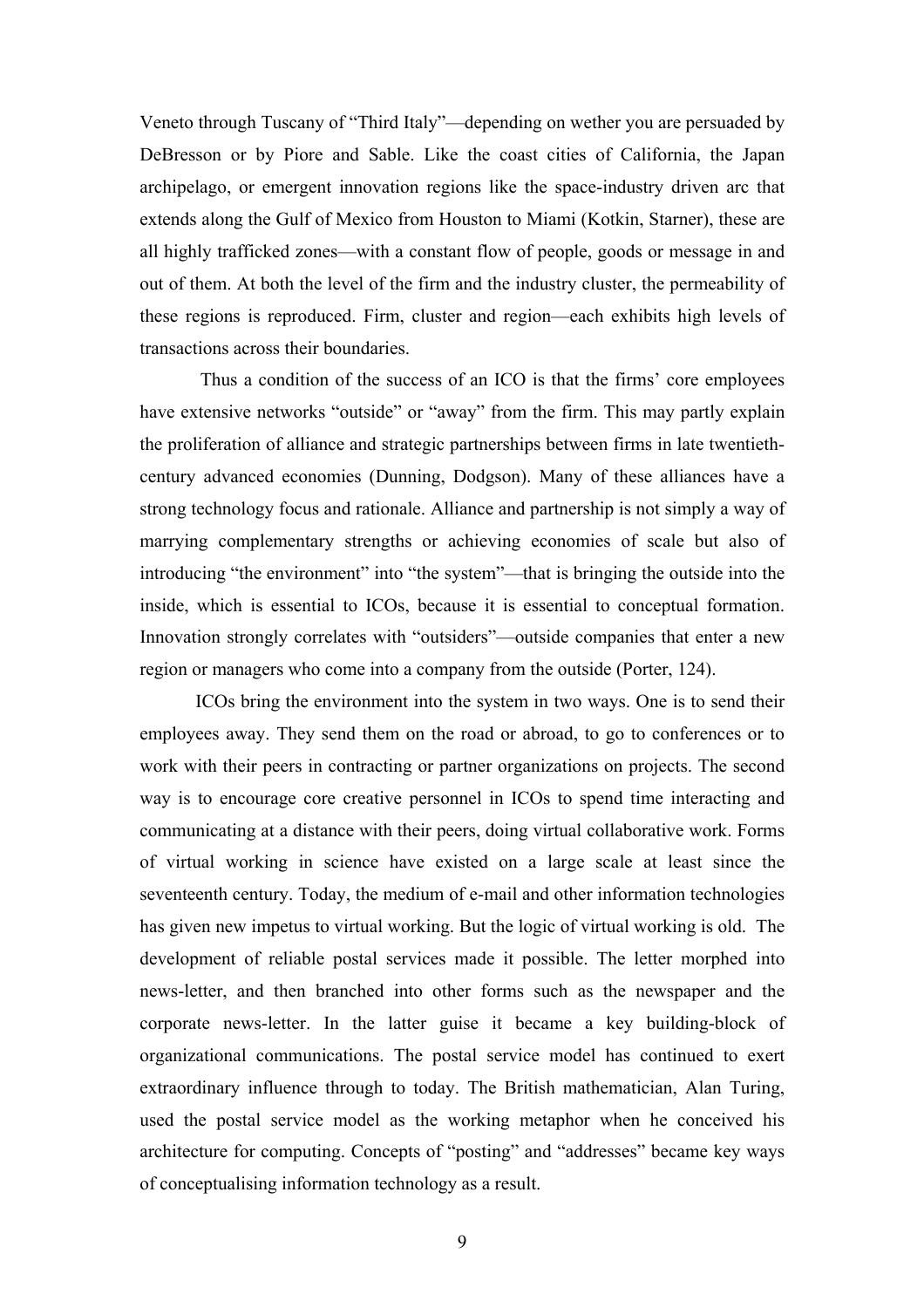Universities started to use information technology extensively in the 1980s. Business caught up in the 1990s. Collating expertise across the world has quietly become pervasive, but with all success stories comes certain difficulties. There is a strong correlation between virtual working and creativity (Murphy, 2003a). This is because conceptualisation first requires those involved in conceptual thinking to strip away the distractions of everyday life (Heller, 1984: 56-58, 60-113). Conceptualisation involves focus on one thing (e.g. "solving the problem"). It requires "immersion" (Henle, 43) in thought to the exclusion of other demands. Social and organizational rituals are sacrificed as a result. This often works best where correspondents are not in physical contact and are not bound together by local attachments. Even when they know each other, they are still strangers to each other. What follows from this is that the forms of their communication and interaction are "abstract". This does not preclude friendships but the friendships are intellectualsocial rather than being ritual-social. This distinction is a subtle one, but it is important. Intellectual friends relate through the excitement of shared ideas (Murphy, 1998). It is in such an atmosphere that concepts and intuitions and imaginative ideas develop best. In contrast, organizational ties reliant on the time-punctuating moments of social-ritual occasions and meetings detract from the intense focus of creative personnel. In any communication between people who know each other in an organization, personal influence and social status has the upper hand. In contrast, virtual communication between those at a distance dissipates the power of personal influence and status. In such communication and interaction, abstract principle and intuition is more important. The tacit processes of abstraction and intuition are powerful drivers of concept formation.

# **Corresponding and Bonding**

Much of the success of modern ICOs relies on relations between people "who are not there". There is some evidence to suggest that an organization filled with people "who are not there" is more likely to succeed than one which is not (Burton-Jones, 159). However, having said that, getting people with knowledge to collaborate is tricky. The mechanisms for achieving this in face-to-face situations are reasonably well understood. We know that people like to travel to workshops and seminars. We know that without "third places", such as coffee bars, Silicon Valley would never have developed (Castells & Hall, 12-28; Saxenian). Such places encouraged the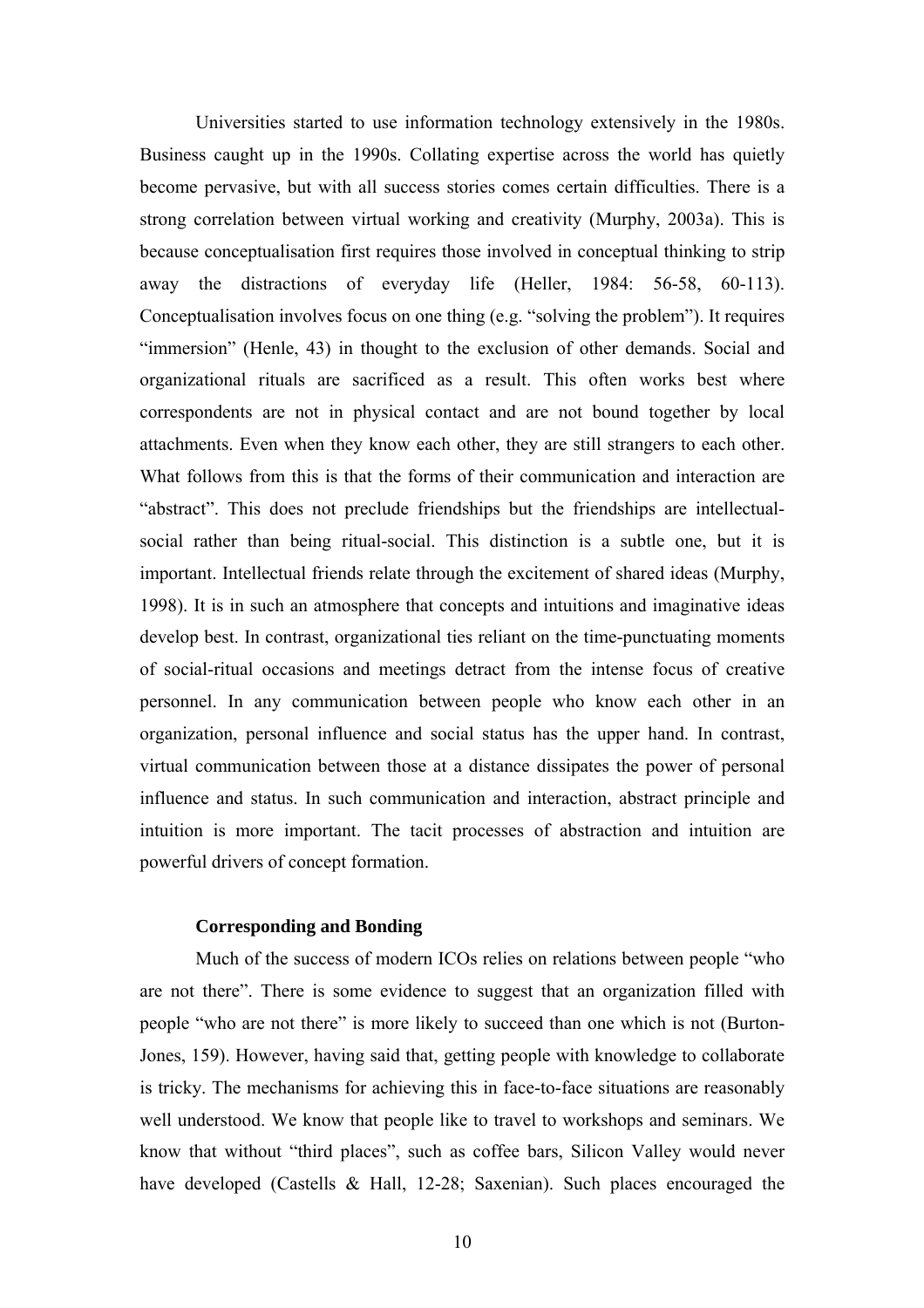social-professional interaction of engineers, programmers, investors, and the like. There is a fairly long history of the social-anthropological investigation of third places. It is clear that such places have been essential for the success of business districts in places like Manhattan (Whyte).

In a more global sense, evidence strongly points to a close connection between knowledge creation and the built environment, especially of the city (Allen; Csikszentmihalyi, 139-140, 128-129; Murphy, 2001). It is less well understood the ways in which socially-based knowledge exchange and production occurs in virtual environments, though there is no doubt today that electronic mail plays a key role in this process. It is surprising how little attention has been paid to the way that correspondence works in expert organizations. There is a long history of scientists and artists using letters to develop social and intellectual bonds (Boorstin, 386-394). But even personal experience tells us just how often such relations misfire. When they work, they can be marvellous, but getting them to work is difficult.

When all is said and done, ICOs are built around correspondence. E-mailing is letter writing. All of the bells and whistles of audio and video don't change this fact. We know that letter writing is as much a social as a professional and intellectual activity. We know that correspondence can produce powerful social-peer relationships amongst knowledge professionals and creative producers. But we also know that there are numerous instances of virtual transactions in knowledge organizations failing miserably. Technology plays its part in the failures. Mediating communication through machines eliminates some of the flexibility and nuance of face-to-face interaction. But this loss can be over-estimated. The more potent reason for the failure of peer relations is the "unsocial sociability" of knowledge work. Technology solutions might be helpful, but the real art of enabling intellectual peer relations on an organizational level lies with management. ICOs need management styles that cope with the paradox of the "unsocial sociable" employee.

Take the case of a consultancy business. Its raison d'être is to create concepts that others will apply. The kind of knowledge that a consultant or an analyst deals with is on the whole quite abstract. The best of it will have a high innovative component. Yet the process of knowledge production in practice requires a lot of "bouncing off others". It is a curious mixture of the reclusive and the social. Analysts need time alone. They also need the resistance of others to sharpen their ideas. Multidisciplinary reports draw on solo expertise but also require professional diplomacy to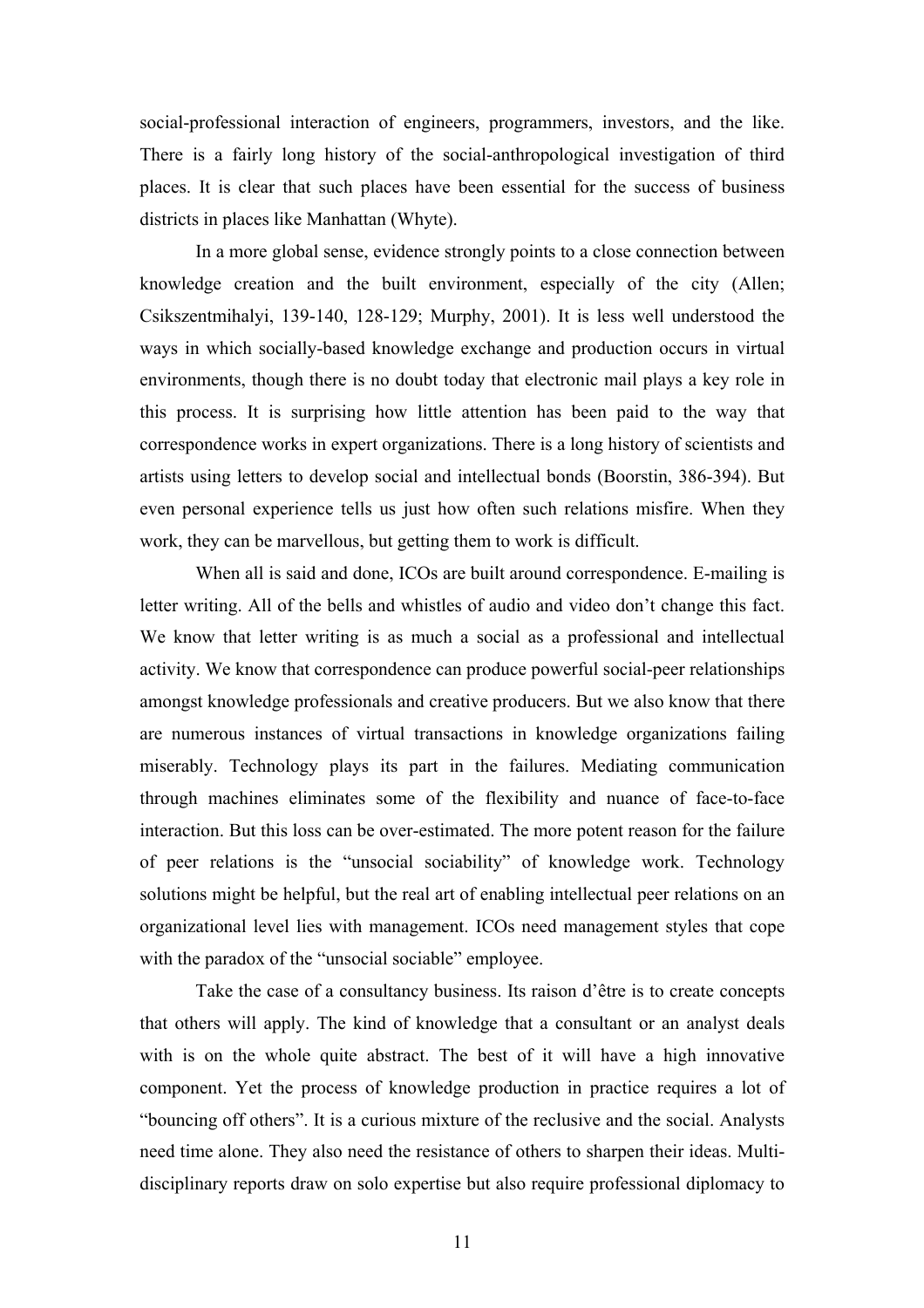make each part fit with the others. Investigators have insightful judgments but they also have to talk to the object of their inquiry. Ways of editing and presenting information with flair and impact invariably reflect a personal voice, and yet they also have to be tempered to suit organizational templates.

The paradox of "unsocial sociability" extends to the relationship of creative labour with partners and clients. Intellectual capital generation has always been, and continues to be, concentrated in a relatively small number of geographical regions and cultures (Murray; Murphy, 2005d). The growing propensity today to export intellectual capital from these regions to the rest of the world exacerbates the inherent tensions in the relations between conceptual producers and consumers. Export increases the incidence of tensions between the "unsocial sociability" of creative workers or ICOs and their partners or clients whose sociability is more "social", more ritualised or more politeness-driven. This can be an explosive mix, or at the very least perplexing for parties on both sides of the divide.

These tensions are mapped onto the cultural geography of the world. For instance, the assertiveness of an emergent intellectual capital nation (ICN) like Taiwan creates uneasy relations with its larger neighbour, mainland China. Outside of its south coastal region, e.g. Shanghai (Lee), arts or science industries have not historically been a feature of the Chinese economy. On a deeper level the two China divide is symptomatic of the gulf between the heterodox Taoist business culture and the orthodox Confucian managerialism of Beijing. This gulf replicates a common divide in the history of business culture. Heterodox business cultures tend to be holistic, intuitive and visual. Orthodox cultures in contrast lean toward sequential, analytical, and verbal (or literary) styles. In terms of concept formation (the foundation of conceptual economies), the former (the intuitive) is much more important (Murphy, 2005c; Pauleen & Murphy, 2005). Tacit-holistic-intuitivefigurative-visual thinking is highly correlated with creative acts of whatever kind (Miller, 1986, 2001; Ferguson, 1992; Arnheim, 1976; Wertheimer, 1982; Finke, et. al. 1992; Finke, 1990; Castoriadis, 1998). Highly innovative intellectual capital formation relies heavily on intuitive abstraction and figurative imagination. The heterodox-intuitive side of the heterodox-orthodox pair of cognitive styles is crucial to the processes of form generation that underpin intellectual advances.

Conceptualisation means something very simple. It is the ability to create structures without relying on rules or codes. We give various names to this ability. We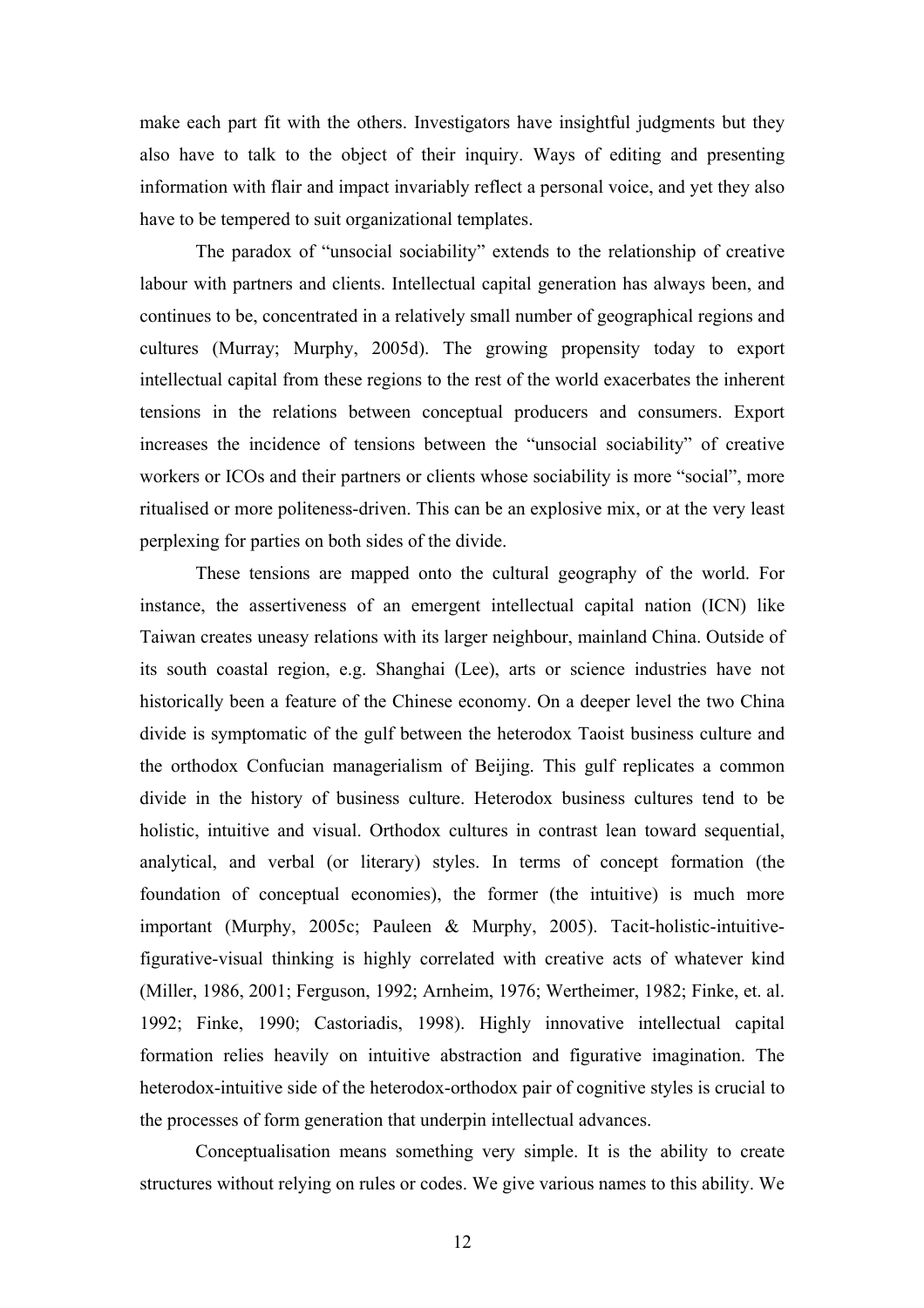call it thinking, creativity, research, development, design, and so on. Each of these names is inadequate in some respect. The most common way of creating order without rules is through the formation of concepts. Concepts emerge on the back of visual or kinaesthetic or audio patterns. This is why "fluency" correlates strongly with creative personalities (Guilford, 145). Fluency is the capacity to produce words each containing a specified letter or combination of letters. What at first sight looks like a rather obscure aptitude turns out to be an indicator of pattern recognition competency. In contrast to patterns, language is always a secondary process in concept formation. Language follows endoceptual intuitions (Arieti, 37-65) or preverbal tacit knowledge (Polyani). The most powerful endocepts are emergent patterns—such as symmetry. Emergent patterns drive concept formation—for example, symmetry morphs into the symmetrical columns of a table. Once we have a concept, we can turn that concept into rules or codes. But we cannot produce concepts ("good ideas") from rules and codes.

A simple example may help to clarify this. A timetable is a code. Children are taught to "break" the timetable code. To do this, they learn the rules or regularities in the way a timetable sequences and correlates places and times. The first timetable, though, was a conceptual innovation. The organization of space and time-related data into a table structure was a conceptual breakthrough. Without a doubt, as modern economies have moved from industrialism to post-industrialism, demand for tabulated information has escalated. The corresponding creation of database technologies, including the web-enabling of databases, was a re-conceptualisation of the table idea. In contrast, the effort required in order to migrate all of the world's tabular information into database and web form requires little conceptualisation and a lot of routine data entry and manipulation of rules. At this point, conceptual innovation declines, the role of coding rises, and the standardisation of products and codes takes over.

The division between information and conceptualisation replicates itself on a global level. Take the example of a company like Versaware Technologies Inc. which converts books to data text files. The firm employs 700 people in Poona, India. They convert 20,000 books a month. But parallel with its conversion operation, the company has a marketing office in New York City and a research lab in Jerusalem (Howkins, 192). Information technology and telecommunications makes such arrangements increasingly feasible. The notion of a global division of labor between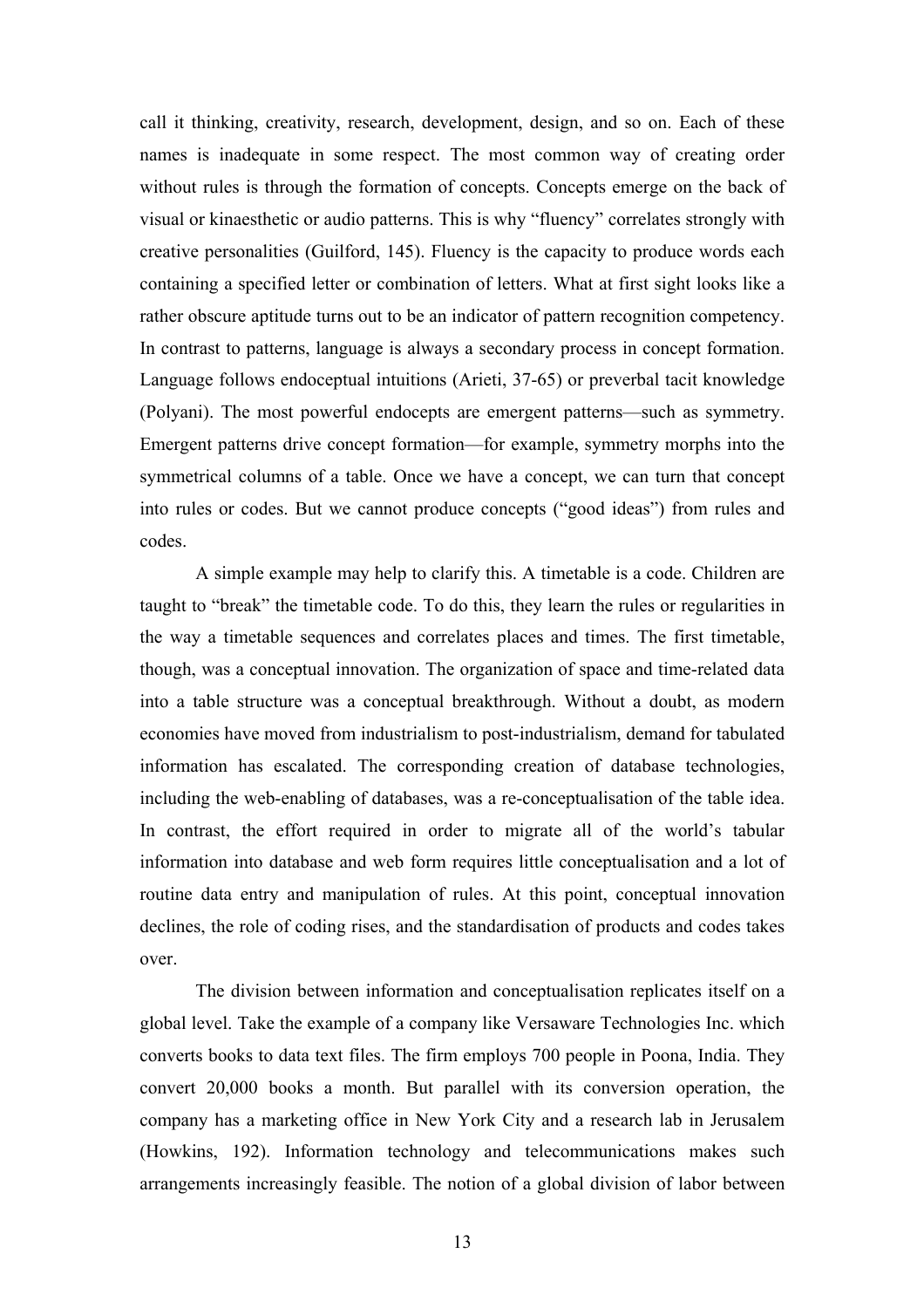codes and concepts is another way of thinking about this. A US company that produces factory templates for roll-out in China will not just manage projects from the home office (Siddens). It will set up an office in China—to deal with local codes and regulations. Even when it does this, notably it will choose the cosmopolitan, IC-rich centre of Shanghai from which to operate. In measures of IC concentration, Shanghai is even further removed from provincial China than New York is from Arkansas. There is a persistent rule-of-thumb: IC concentrates.

## **Polarities and Paradoxes**

While today advancement of the sciences and the arts is routinely praised for its importance, the consequences of progress in the arts and the sciences also cause deep-felt social anguish. Most societies for millennia have reproduced themselves through rote learning. This learning emphasises familiarity with codes and rules. In a world of knowledge economies and knowledge management, these societies are confronted with subtle but intense pressures to shift gear. The fact that conceptual development is the creation of structure without rules or codes has an enormous corrosive effect on things like social norms and organizational procedures. Knowledge often flourishes best under conditions of anomie. Knowledge producers are often highly resistant to both social codes and institutional procedures. This is consistent with the nature of knowledge at its most creative. Creative knowledge produces structure without rules or codes or norms. Sennett (2000) has suggested that correlated knowledge industries corrode human character. There is some element of truth in this, but, equally, creative knowledge produces its own kind of human bonds. Aesthetic qualities—like beauty, form and elegance, or architectonic design and immanent order—tend to take replace norms and rules as the media of interaction and communication (Poincaré, 85; May, 124-140; Gruber). The former are tacit ("silent") where the latter are explicit ("noisy").

The success of knowledge firms, it has been observed, rests on their capacity to capture tacit knowledge (Nonaka & Takeuchi). This is true—though exactly what constitutes tacit knowledge is debatable. Nonaka, for instance, suggested that tacit knowledge in firms was best captured by fraternising, socializing, collective brainstorming, and informal dialogues. The frequent meetings, chats with customers, and the intense social life of a Japanese company, he thought, were ideal for this. But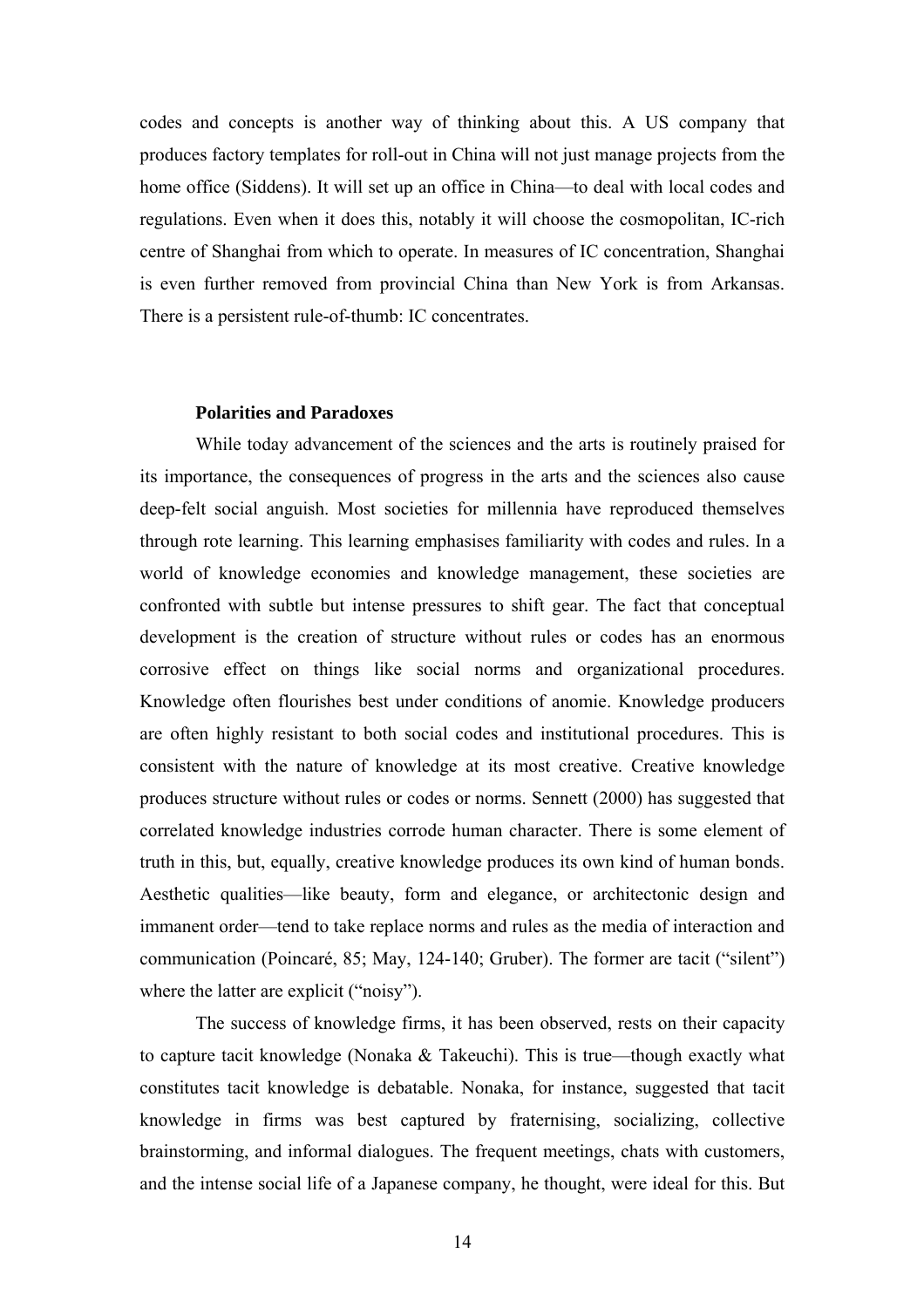it is doubtful that this explains the long-run innovative capacity of Japan's economy. In fact it is doubtful whether meetings or socialising on an intensive scale are peculiarly Japanese corporate traits, or, more importantly, that such activities are positively correlated with high-level innovation. They may just as likely be a symptom of entropy. Socializing and chatting will produce observations and understandings that no documented process will ever capture. But it is not clear that this is the source of major creative leaps. The most powerful evidence that we have is that creation has an "aesthetic" source. Sociability, especially across organizational boundaries, plays a role in this, but the dynamic of sociability under aesthetic conditions is very peculiar. This is true irrespective of whether we are talking about creation in the arts or sciences, in the self or in society. Japan is a very good example of this in practice.

Peter Drucker (1981) observed something very interesting about Japan. It is a society built on tense polarities. Thus, while it is a society that admires strong institutional consensus, it also has a long history of ruthless economic competition and militant, even violent, industrial relations. It has seen purist Shintō fascism coexist with tranquil Buddhist pacifism. It is a leading capitalist nation with a prolonged tradition of socialist parties. Drucker's point is that the tensions of Japanese society are polarities, not contradictions. If these were contradictions, they could be resolved one way or the other. Observing this, Drucker makes the crucial point: one should not expect radical polarities of this kind ever to be overcome. Versions of them will coexist in perpetual tension. This is an important observation because it goes a long way to understanding why Japan is a creative society. Like creative personalities, creative societies internalise deep, unresolvable polarisations. That's the source of their creativity. Such polarities would be self-destructive were it not for the power of aesthetics. Whether we are talking about the self, the firm, or society, creativity is characterised by the capacity to combine opposites (Ward et. al, 45-50) into schemas and models (50-56). It is art (the art of fine arts, the art of science and technology, the art of aesthetic rituals, the art of the firm) that produces the schemas and the models. In the aesthetic act, in the quest for beauty (from the beauty of landscape to the beauty of the machine) polarities are combined, scaled, and integrated but are never overcome. That is why societies that are creative internalise high levels of paradox. They appear to others, and sometimes they appear to themselves, to be enigmatic.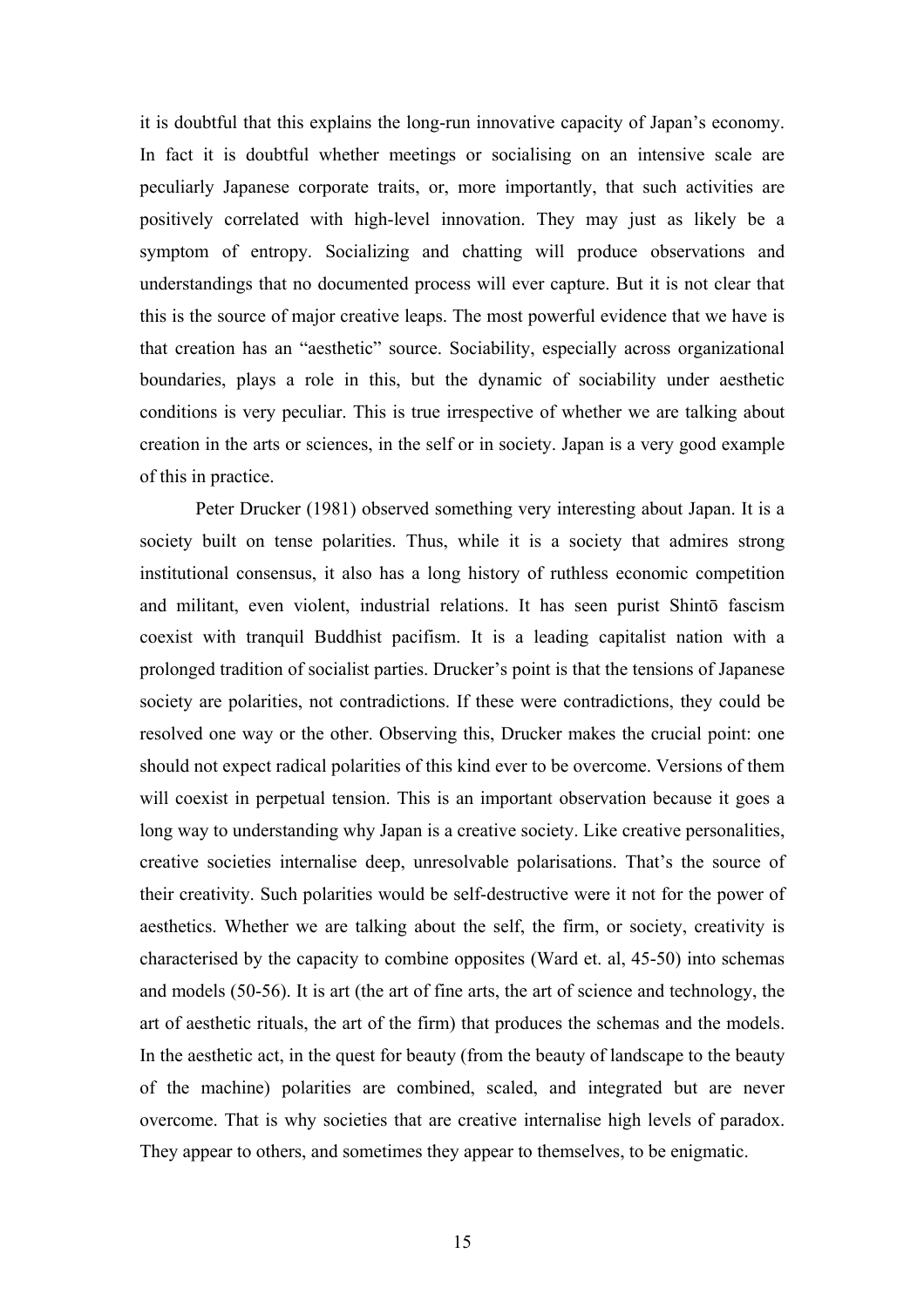The condition of paradox is captured beautifully by Hakuin Ekaku (1686- 1769) the Japanese Zen master (Drucker). Ekaku was asked how long it took him to paint one of his paintings of Daruma, the founder of the Zen sect. He is said to have answered: "ten minutes and eighty years". This encapsulates the nature of creativity. It runs both hot and cold simultaneously. Cold heat is what makes creative societies seemingly opaque. The Japanese, themselves, have a phrase for it: "We Japanese", meaning that outsiders will never understand the Japanese, which may be true. But this phrase may be equally well applied to any IC-rich society. "We Americans" is equally plausible. As Drucker seemed to suggest, one should not try and understand such societies as if they made "logical sense". This just leads to misunderstanding. Creative societies are riddled with paradox, polarity, and heterodoxy. This is true whether we are talking about the Sufis of modern Jeddah (Schwartz), Taoist Taiwan, Zen Japan, Whig England, Deist America or Sceptical Australia (Murphy, 2001, 2003b, 2005d). To "read" such societies as if one were reading a book is selfdefeating.

As Drucker suggests, the best way of figuring out a society of paradox is through its arts. Art in the broadest sense, the power of beauty, produces the tacit knowledge that allows structures to be created without rule and codes. No wonder then that art-ways (*geido*) permeate Japanese society and business—and have done so for centuries. No wonder also that aesthetic "association" is a key kind of social networking in all IC-rich societies. Without art-ways, there is no knowledge society. Robert Putnam's famous example of the choral society providing the invisible glue the social capital—cementing innovation-rich "Third Italy" is typical of IC regions generally. Putnam thought that the voluntary association of the choral society was the key driver of the wealth of "Third Italy", just as Francis Fukuyama thought that the quasi-involuntary group membership of Japanese society was the key driver of its wealth. Both focused on the question of membership, rather than on the more important question of "the membership of what?". In this case, the "what" that counts is participation in an aesthetic discipline. The particulars of how a society defines aesthetic discipline vary enormously. It is enough, for a creative economy, that there is widespread participation in aesthetic disciplines.

All aesthetic disciplines provide exercise in "harmonizing differences"—in homogenization, in making one out of the many. That is how beauty is created. It does not matter if the beauty is mathematical or machine beauty, the beauty of rhyme or the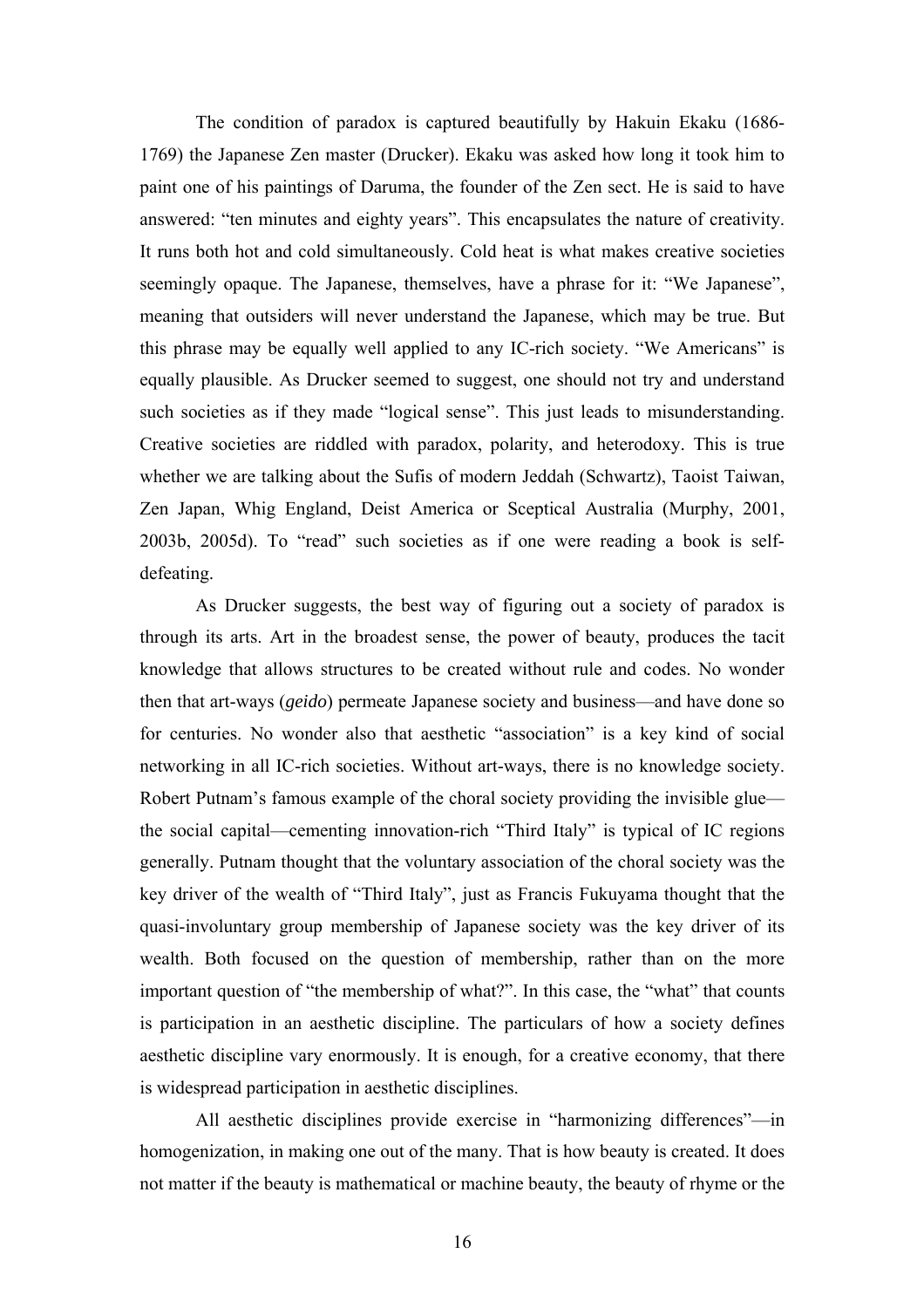beauty of a vase, the beauty of the athlete or of the dancer. Beauty is the silent or tacit order that underlines what we do, what we make, and what we process. The tacit knowledge of beauty creates structure where there are no rules and codes. The ability to mobilise such knowledge has become increasingly a condition of successful economic development. The fact that tacit knowledge does not rest on rules and norms, however, means that those who create it or rely on it appear to the rest of the world as very odd. Often, in contrast to the rest, knowledge societies appear to be variously critical, impious, disrespectful of age, dismissive of social ritual, aloof, conceited, or arrogant—the list goes on. Some of these accusations have substance. To dispense with normative codes has risks. Like anything, there are pathologies that can arise from this. Some knowledge societies at times have mistaken nihilism for the creation of tacit order (Murphy, 2005a) and rebellion for thinking (Bell, 1996). Nobody really likes knowledge societies: from the Venetians to the Scots, the Dutch to the Americans, the ancient Athenians to the modern Japanese, they are often unpopular, even pointedly loathed. This is difficult to avoid, for their attachments are always detached. Their heat is cold. This social ambivalence is reflected at an individual level in the paradox of "unsocial sociability". Conceptual work is intensely solitary yet necessarily social. As Kneller put it, imagination produces ideas, judgement communicates ideas, and creation requires both production and communication (59).

#### **"Ten Minutes and Eighty Years" Management**

Compounding the difficulties of managing the process of creative labour is an additional paradox. The social capital that researchers and analysts and the like develop is generated by successful peer relations. But organizations, even supposedly flat ones, are hierarchical. Conceptual workers, even when they put aside solitude for peer activity, are often impatient with the demands of procedural hierarchy, best symbolised by form filling. Creative peer work in hierarchical organizations generates its own set of paradoxes and tensions, which managers in ICOs must deal with.

Managers find themselves in an intrinsically difficult position to deal with these tensions. Management is hierarchical, yet managers in ICOs manage people who do their best and most productive work through self-organizing peer networks. Just as the sociable and the unsociable must be reconciled, so must hierarchical and peer organization. A precarious balance between the formal and the informal, the free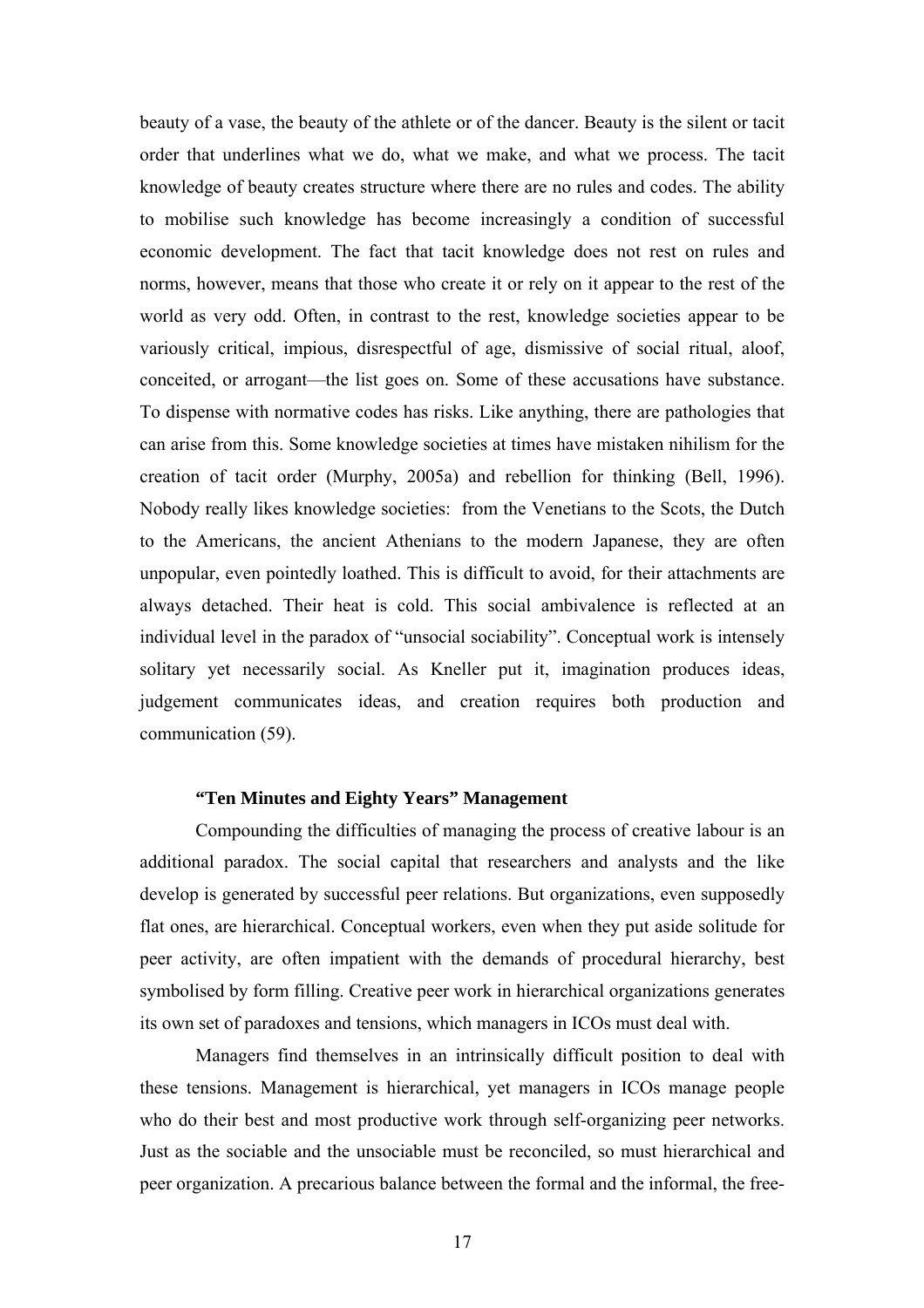wheeling and the procedural, the horizontal and the vertical has to be struck. For every network of peers, there will be an organizational tree—and vice versa. The problem is not that these things exist, but rather that they have to be integrated and reconciled. This is the difficult part of the art of management in the age of conceptual economies. It requires a class of managers who can bridge between "two cultures" one going "up-and-down", the other going "across-and-around". This is the age of the tangential manager.

The need to bridge between the twin paradoxes of the social and the antisocial, and the procedural and the informal, places complex demands on managers. A classic example is how to respond to employees who decide "not to speak to others", who choose for example to ignore email requests. The act of not speaking to others may be a defence of their time; it may symbolic defiance aimed at hierarchy. Such problems are typically exaggerated in virtual environments where knowledge management takes places across time and space, and crosses over organizational and cultural boundaries. The intensive, and often exclusive, use of ICT in knowledge collaboration and communication further magnifies the effects of reluctant and resistant institutional actors.

Hierarchies intimidate or annoy peers. One strategy managers adopt to placate ruffled peer feathers is to act as a buffer between superiors and peers. A classic example is the middle manager who works hard to keep senior management informed of progress so as to abate their anxieties.<sup>[1](#page-17-0)</sup> The intent of this is to reduce senior management's unwarranted interference with peers, and any resulting spiralling up of peer hostility. The paradox of this strategy is that the manager ends up asking for endless reports on peer progress—having the effect of bringing hierarchy into the world of peers. Having done that the manager will encounter the peer who won't cooperate with this. Sometimes the uncooperativeness is deliberate, other times it arises from the simple difference in nature between hierarchical procedure and the informal society of creative peers.

Silence is a typical form of non-cooperation. Often it takes the simple path of refusing to respond to reporting demands. What does an ICO manager do when emails that have repeatedly been sent to one of their consultants are just ignored by the

 $\overline{a}$ 

<span id="page-17-0"></span><sup>1</sup> This example draws on observations by Pauleen in his 2001 study of a classic ICO, an Australasian consulting firm using a multi-national project team to deliver a study report for an institutional client in Thailand.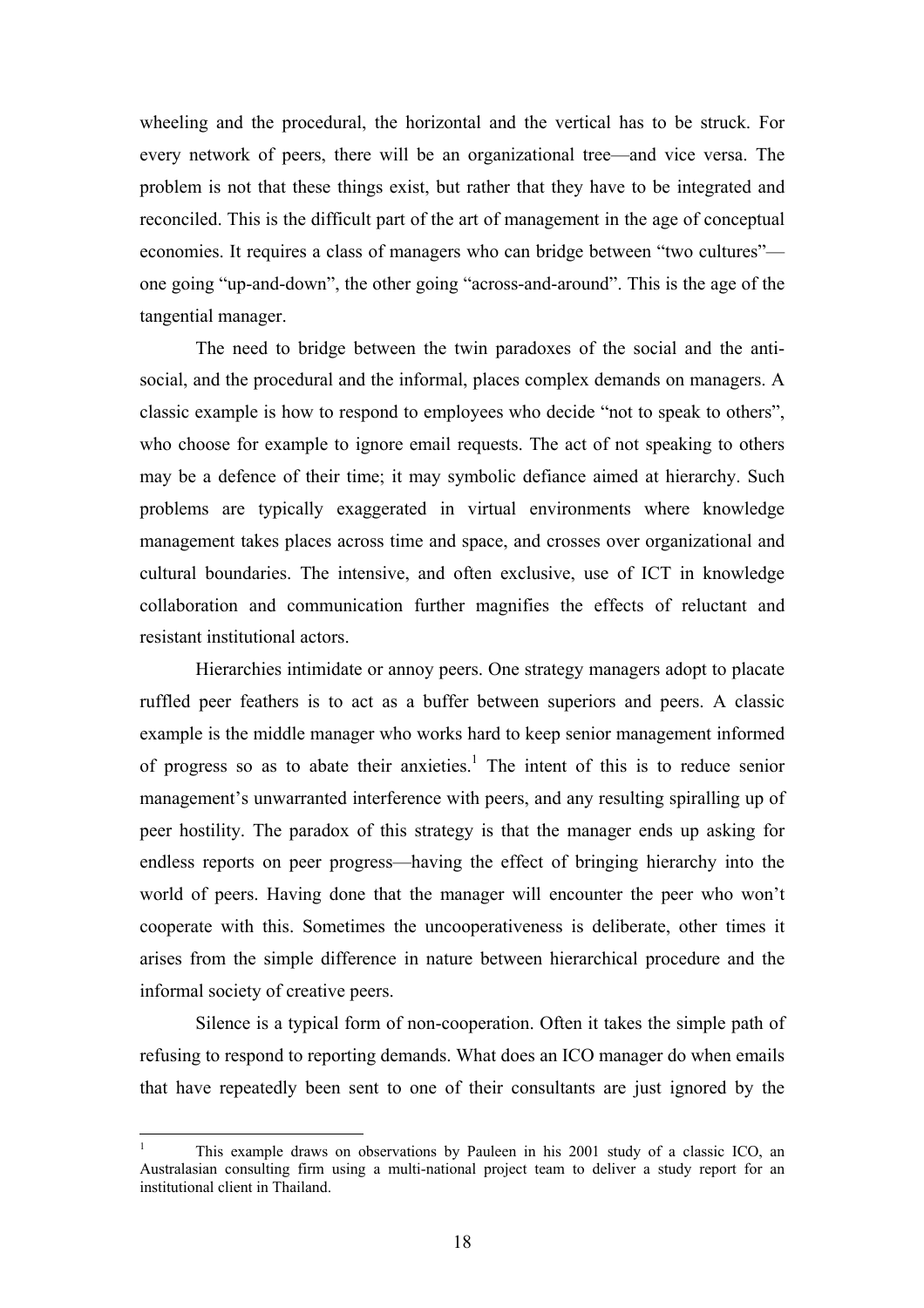employee? The manager telephones, only to hear the explanation "Well, I'm a Yorkshireman, and we go quiet when we are thinking." The irony is that the manager is trying to protect the consultant from the potentially imperious demands of senior management by penetrating the shell of solitude (Storr, 1988) that the peer-consultant needs in order to do core thinking activity. The employee is protecting precious time for thought, the manager is protecting the employee, and both are working at loggerheads.

Free time is the most valuable resource for creative work. But free time is scarce. It is not as scarce as it once was, but it is still not easily secured. In an ICO firm or laboratory, around 20% of creative work time is free time. Major innovations like email and the web were created by individuals (Ray Tomlinson and Tim Berners-Lee) doing unofficial experiments on "company time". In top-class research universities, free time rises to about 30% of working time. In obligatory time, time is measured and metered by managers (Burton-Jones, 28-29). In free time, there are no deadlines (except for self-imposed ones). This is good for conceptualisation by virtue of its nature. Rule or code-based activity can be segmented and adapted to deadlines. The visualizations and figurative work typical of conceptual innovation can't be. ICO firms, laboratories, and universities uneasily straddle between the codified and visualised (Csikszentmihalyi, 132-133). There is no simple way of escaping this precarious straddling. The old division between the flux of time and the timelessness of creation reasserts itself here in a prosaic and intractable fashion. Some things need to be done "now", but the most unexpected and most interesting things are done outside the pressures of "now" (Csikszentmihalyi, 121; Murphy, 2005c).

The impulse of creative persons is to side step "now time" for free time. Organizations respond to the contrary. They fear employees shirking and slacking. Accordingly, they monitor input (effort) and output (timely production). Dreaming is for night time. The act of monitoring works quite effectively for codified production but not for uncodified production. For one thing, it is difficult to monitor something that does not exist yet. For another thing, monitoring assumes that employees are "there" but creativity assumes a workforce that is "not there". At the same time, there is strong evidence that the most creative people work very hard, work very long hours (Csikszentmihalyi, 58-59, 83), and are very eager to work. But they also do so in unprocedural ways. They work anti-social hours, and they work in boom-and-bust cycles, and often away from the office. Idling is often a prelude to creative bursts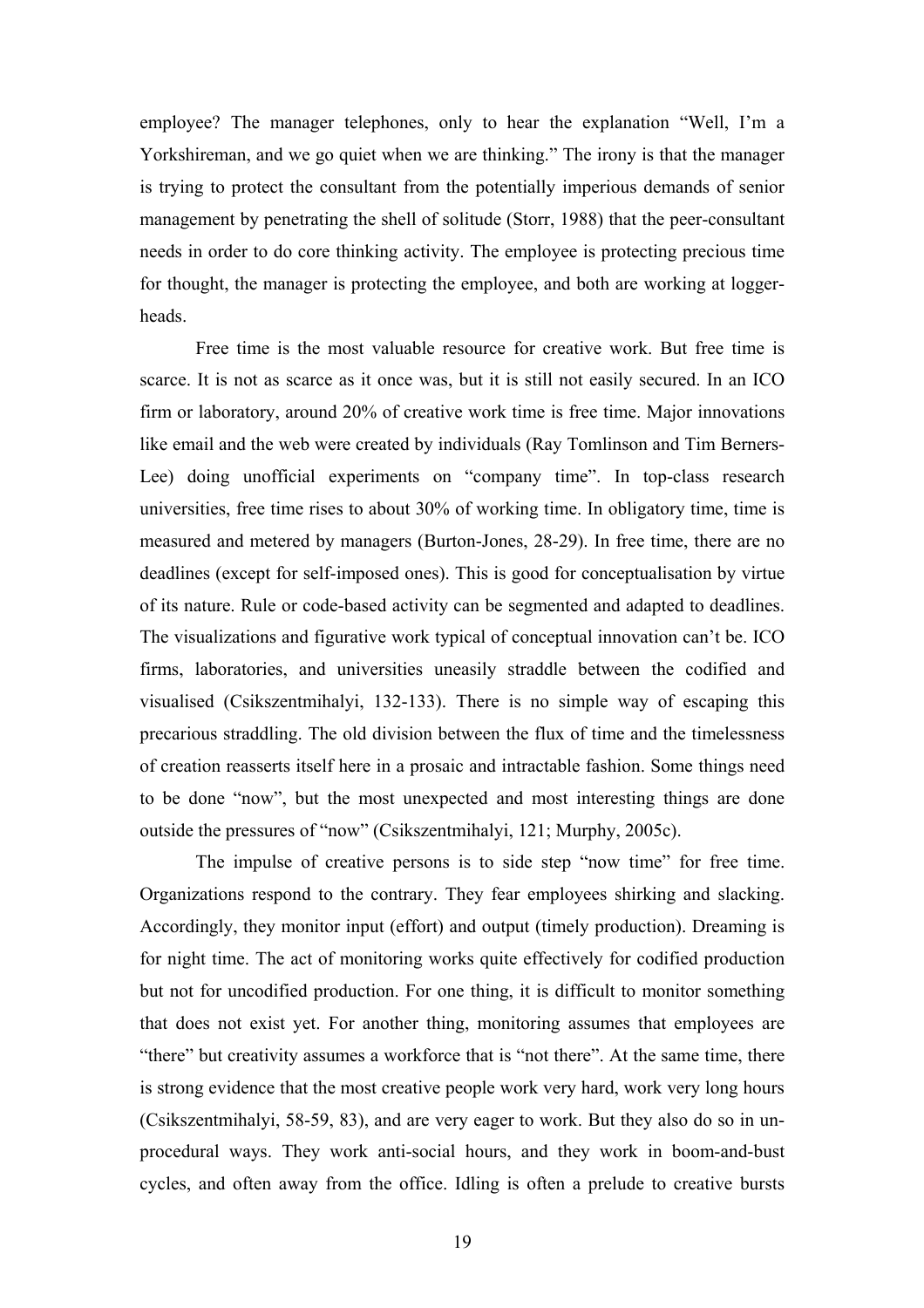(Csikszentmihalyi, 221). In periods of peak creation, they work with the kind of concentration that excludes colleagues, that looks and sounds rude, and that resists all distractions—not least calls on them to be metered, monitored and measured.

There is no direct route out of this paradox. Indeed there is never a direct route out of any paradox. Managers and the core creative employees in intellectual capital organizations require distinctive skills and mental habits to deal with the issues that these powerful and productive paradoxes generate. Managers in ICOs cannot effectively deal with work processes using the traditional management technique of the service organization (the team) or of information technology organization (the project group). In the emergent age of conceptual organization, new kinds of coordination and reflexivity are essential. The art of living with paradox is one of them. It is the art of learning to do something in ten minutes and eighty years.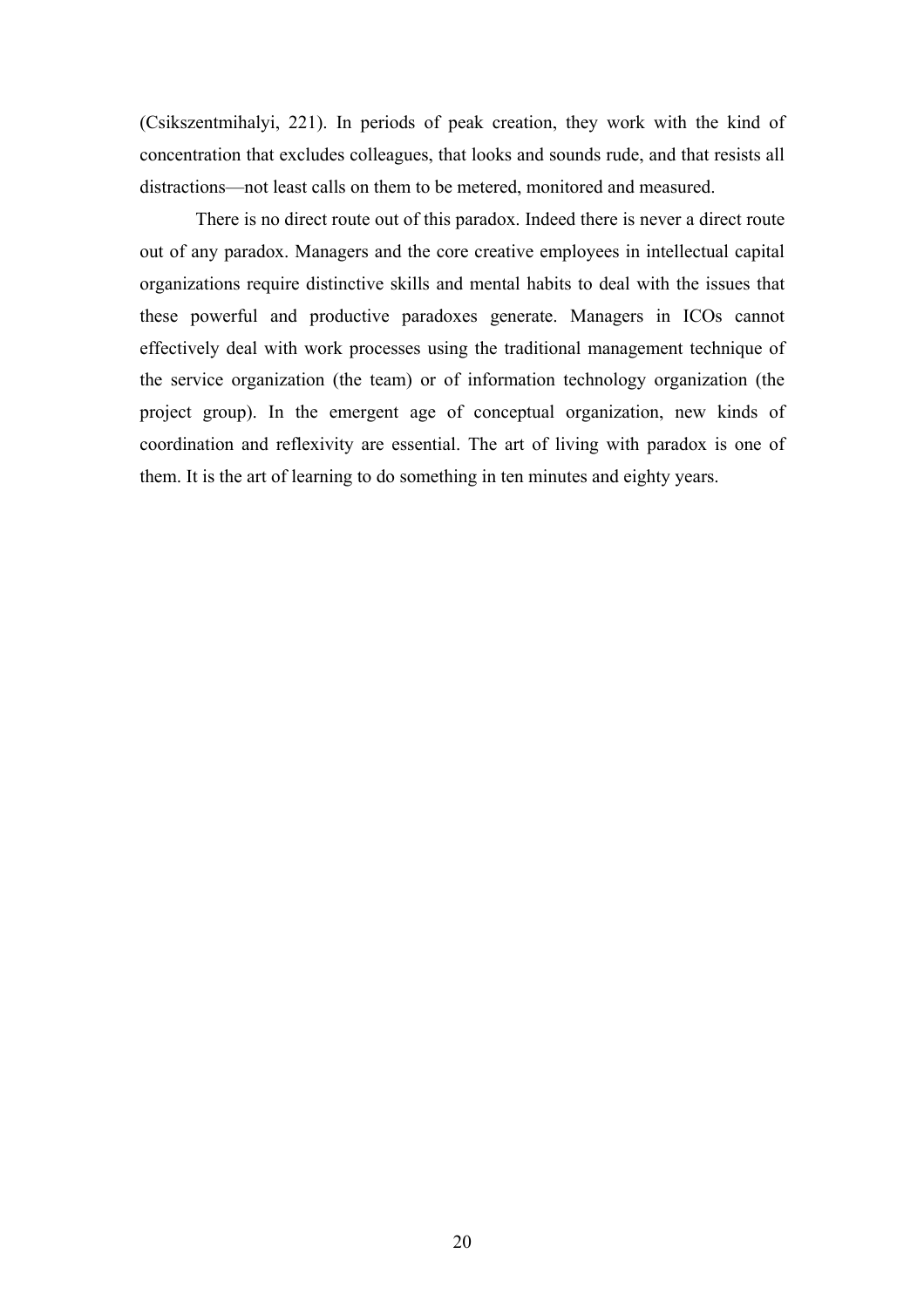# **References**

Allen, B. (2004) *Knowledge and Civilization*. Boulder, CO: Westview.

Arieti, S. (1976) *Creativity*. New York: Basic Books.

Arnheim, R. (1970) *Visual Thinking*. London: Faber & Faber.

Bassi, L. & M Van Burn, 'Measuring Intangibles and Intellectual Capital' in Morey, D., Maybury, M, and Thuraisingham, B (eds) *Knowledge Management: Classic and Contemporary Works*. Cambridge, MA: MIT Press.

Bell, D. (1999) *The Coming of Post-Industrial Society*. New York: Basic Books.

Bell, D. (1996) *The Cultural Contradictions of Capitalism*. New York: Basic Books.

Bertalanffy, L. (1976) *General System Theory: Foundations, Development, Applications*. New York: George Braziller.

Boorstin, D. (1986) *The Discoverers*. Harmondsworth: Penguin.

Burton-Jones, A. (1999) *Knowledge Capitalism*. Oxford: Oxford University Press.

Castells, M & P. Hall. (1994) *Technopoles of the World: The Making of Twenty-First-Century Industrial Complexes*. London: Routledge.

Castoriadis, C. (1997) *World In Fragments*. Stanford, CA: Stanford University Press.

Cattell, R. & H. Butcher (1970) 'Creativity in Personality' in P. Vernon (ed.) *Creativity*. Harmondsworth: Penguin.

Csikszentmihalyi, M. (1996) *Creativity: Flow and the Psychology of Discovery and Invention*. New York: HarperCollins.

DeBresson, C. et. al. (1996) *Economic Independence and Innovative Activity*. Cheltenham: Edward Elgar.

Dodgson, M. (1993) *Technological collaboration in industry*. London: Routledge.

Drucker, P. (1981) 'A View Of Japan Through Japanese Art' in *Toward the Next Economics and other Essays*. New York: Harper & Row.

Dunning, J. (1997) *Alliance capitalism and global business*. New York: Routledge.

Florida, R. *The Rise of the Creative Class*. (2002) New York: Basic Books.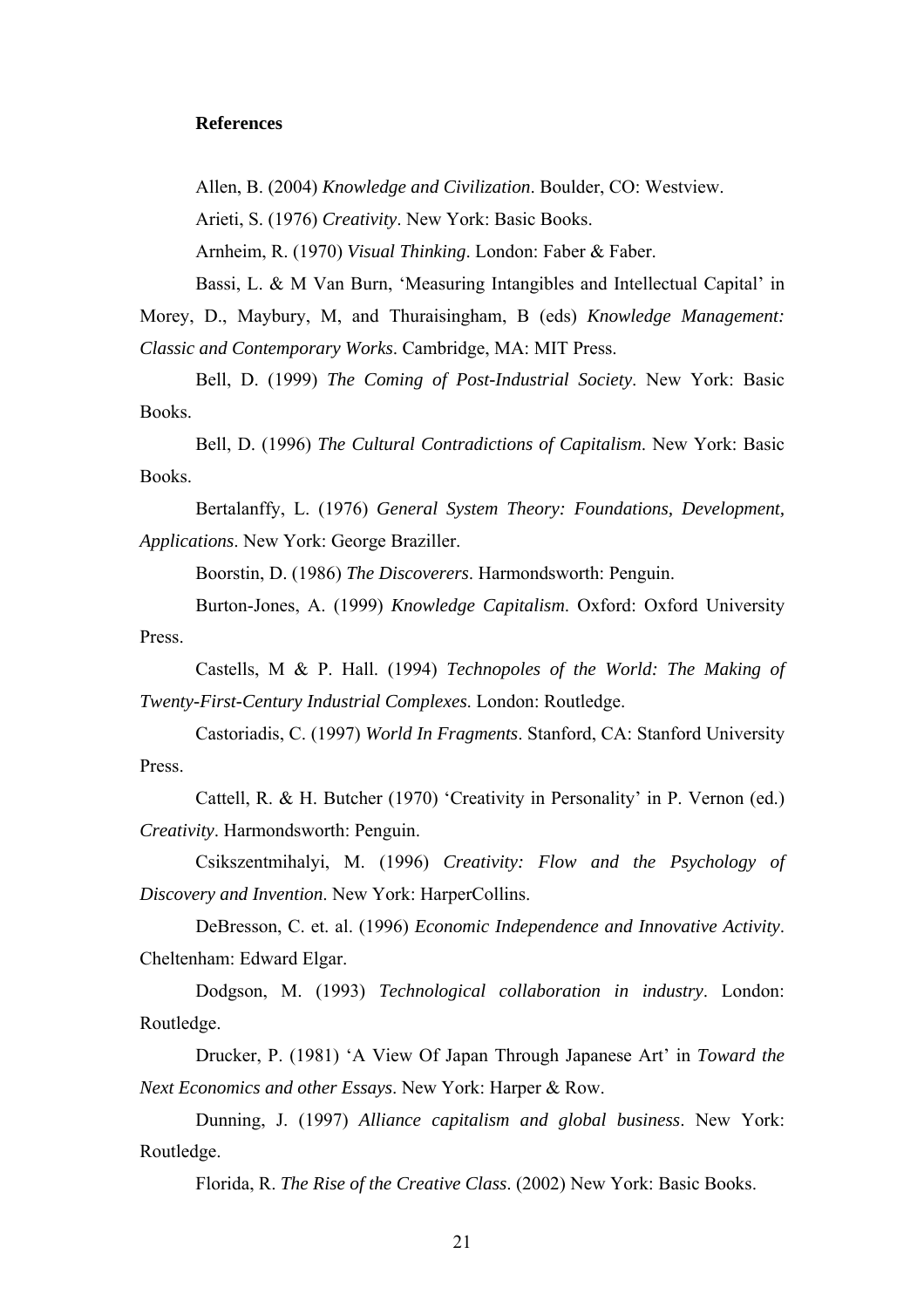Feist, G. (1999) 'The Influence of Personality on Artistic and Scientific Creativity' in R. Sternberg (ed.) *Handbook of Creativity*. Cambridge: Cambridge University Press.

Ferguson, E. (1992) *Engineering and the Mind's Eye*. MIT Press, Cambridge.

Finke, R, T. Ward & S. Smith. (1992) *Creative Cognition*. Cambridge, MA: MIT Press.

Finke, R. (1990) *Creative imagery: Discoveries and inventions in visualisation*. Hillsdale, NJ: Erlbaum.

Fling, S. (1998) 'Psychological Aspects of the Way of Tea', *Japan Studies Association Journal* 2.

<http://www.psych.swt.edu/Fling/index.php?page=/Fling/tea.html>

Accessed April 2005.

Fukuyama, F. (1995) *Trust: The Social Virtues and the Creation of Prosperity*. New York: Free Press.

Guilford, J. 'Traits of Creativity' in Anderson, H., *Creativity and its Cultivation* (New York: Harper & Row, 1959).

Gruber, H. (1993) 'Aspects of Scientific Discovery: Aesthetics and Cognition' in J. Brockman (ed.) *Creativity*. New York: Simon & Schuster.

Heller, A. (1984) *Everyday Life*. London: Routledge.

Heller, A. (1985) *The Power of Shame: A Rational Perspective*. London: Routledge and Kegan Paul.

Henle, M. (1962) 'The Birth and Death of Ideas' in Gruber, H., G. Terrell, M. Wertheimer (eds) *Contemporary Approaches to Creative Thinking*. New York: Atherton.

Howkins, J. (2001) *The Creative Economy*. London: Penguin.

Kalamaras, G. (1994) *Reclaiming the tacit dimension: symbolic form in the rhetoric of silence*. Albany, NY: State University of New York Press.

Kant, I. (1970) 'Idea for a Universal History with a Cosmopolitan Purpose' in Hans Reiss (ed.) *Kant's Political Writings*. Cambridge: Cambridge University Press.

Kneller, G. (1965) *The Art and Science of Creativity*. New York: Holt, Rinehart & Winston.

Kotkin, J. (2005) 'American Cities of Aspiration', *Weekly Standard* 10:21.

Lee, L. O. (1999). *Shanghai Modern: the flowering of a new urban culture in China 1930-1945*. Cambridge, MA: Harvard University Press.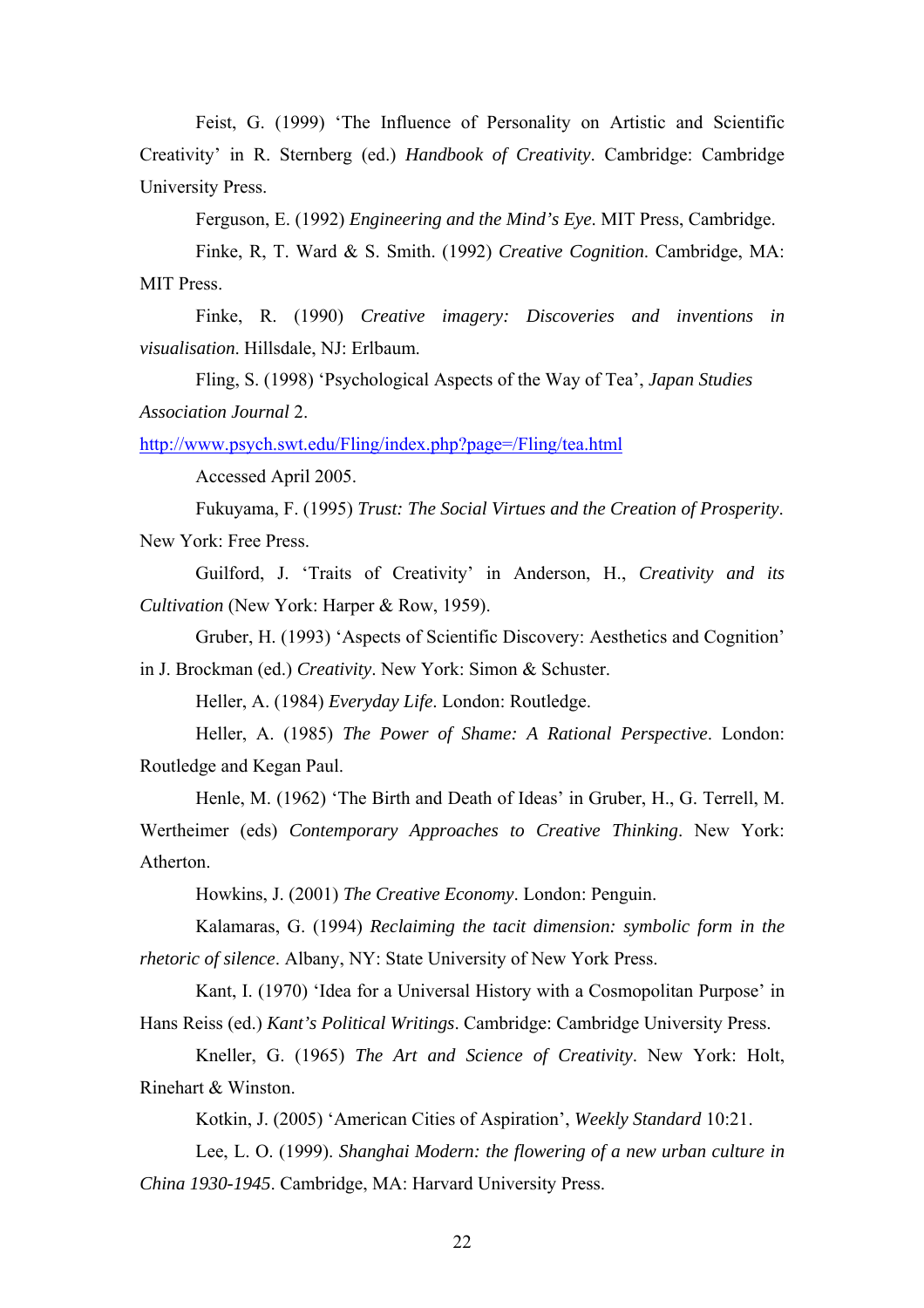Lesser, E. & L. Prusak (1999) 'Communities of Practice, Social Capital and Organizational Knowledge', White Paper, IBM Institute for Knowledge Management. [http://www.clab.edc.uoc.gr/hy302/papers%5Ccommunities%20of%20practice.pdf](http://www.clab.edc.uoc.gr/hy302/papers/communities of practice.pdf) Accessed April 2005.

Ludwig, A. (1995) *The Price of Greatness*. New York: Guilford.

Maslow, A. (1968) *Creativity in self actualizing people. Toward a psychology of being*. New York: Van Nostrand Reinhold.

May, R. (1975) *The Courage to Create*. New York: Norton.

Miller, A. I. (2001) *Einstein, Picasso: Space, Time and the Beauty That* 

*Causes Havoc*. New York: Basic Books.

Miller, A.I. (1986) *Imagery In Scientific Thought: Creating Twentieth-Century Physics*. Cambridge: MIT Press.

Murphy, P. & David Roberts (2004) *Dialectic of Romanticism: A Critique of Modernism* (London: Continuum).

Murphy, P. (2005a) 'Communication and Self-Organization', *Southern Review* 37:3.

Murphy, P. (2005b) 'Knowledge Capitalism', *Thesis Eleven: A Journal of Critical Theory and Historical Sociology* 81.

Murphy, P. (2005c) 'Social Phusis and the Pattern of Creation', *Budhi: A Journal of Culture and Ideas* IX: 1. Manila: Ateneo de Manila University.

Murphy, P. (2005d) 'Designing Intelligence and Civic Power: Maritime Political Economy From Athens to Australia' in Peter Murphy, Joel Kahn, Joseph Camilleri, *Australian Perspectives on Southeast Asia, Australia and the World*. Manila: PASN/Ateneo de Manila University.

Murphy, P. (2003a) 'Trust, Rationality and Virtual Teams' in David Pauleen (ed.) *Virtual Teams: Projects, Protocols and Processes*. Hershey, PA: Idea Group.

Murphy, P. (2003b) 'The Ethics of Distance' in *Budhi: A Journal of Culture and Ideas* VI: 2/3.

Murphy, P. (2001) *Civic Justice*. Amherst, NY: Humanity Books.

Murphy, P. (1998) 'Friendship's Eu-topia' in *Friendship* Special Issue of *South Atlantic Quarterly* 97: 1.

Murray, C. (2003) *Human Accomplishment*. New York: HarperCollins.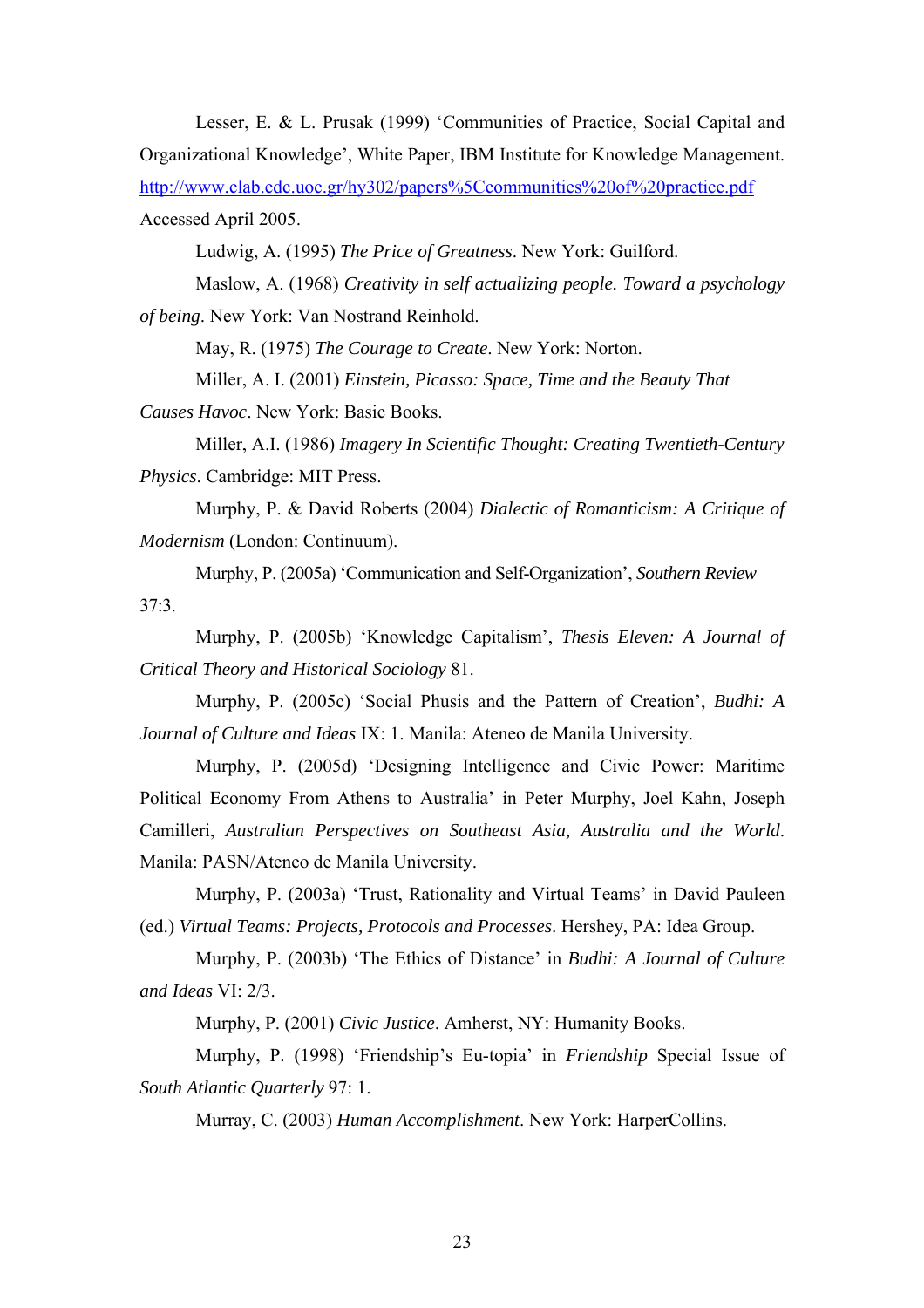Nonaka, I, N. Konno & R. Toyama. (2001) 'Emergence of "ba".' in I. Nonoaka & T. Nishiguchi (eds) *Knowledge Emergence*. Oxford: Oxford University Press.

Nonaka, I & George von Krogh. (2000) *Enabling Knowledge Creation*. Oxford: Oxford University Press.

Nonaka, I. & H. Takeuchi. (1995) *The Knowledge-Creating Company: How Japanese Companies Create the Dynamics of Innovation*. New York: Oxford University Press.

Pauleen, D. (2001) *A Grounded Theory of Virtual Facilitation: Building Relationships with Virtual Team Members*. PhD thesis. Wellington: Victoria University of Wellington.

Paullen, D. & P. Murphy. (2005) 'In Praise of Cultural Bias', *MIT Sloan Management Review*, 46: 2.

Piirto, J. (1998) *Understanding Those Who Create*. 2<sup>nd</sup> edition Dayton, OH: Gifted Psychology Press.

Pink, D. (2005) *A Whole New Mind: Moving from the Information Age to the Conceptual Age*. New York: Penguin Riverhead.

Piore, M & C. Sabel. (1986) *The Second Industrial Divide: Possibilities for Prosperity*. New York: Basic Books.

Poincaré, H. (1970) 'Mathematical Creation' in P.E. Vernon, *Creativity*. Harmondsworth: Penguin.

Polyani, M (1967) *The Tacit Dimension*. London: Routledge & Kegan Paul.

Porter, M. (1990) *The Competitive Advantage of Nations*. London: Macmillan.

Putnam, R. (1993) *Making Democracy Work: Civic Traditions in Modern Italy*. Princeton, NJ: Princeton University Press.

Roos, G., N. Dragonetti, L. Edvinsson, J. Roos (1998) *Intellectual Capital: Navigating in the New Business Landscape*. New York: New York University Press.

Saxenian, A. (1994) *Regional Advantage: Culture and Competition in Silicon* 

*Valley and Route 128*. Cambridge, MA: Harvard University Press.

Schwartz, S. (2005) Getting to Know the Sufis. *Weekly Standard*, 10:20.

Sennett, R. (2000) *The Corrosion of Character: The Personal Consequences of Work in the New Capitalism*. New York: Norton.

Shepard, R. & L. Copper. (1982) *Mental images and their transformations*. Cambridge, MA: MIT Press.